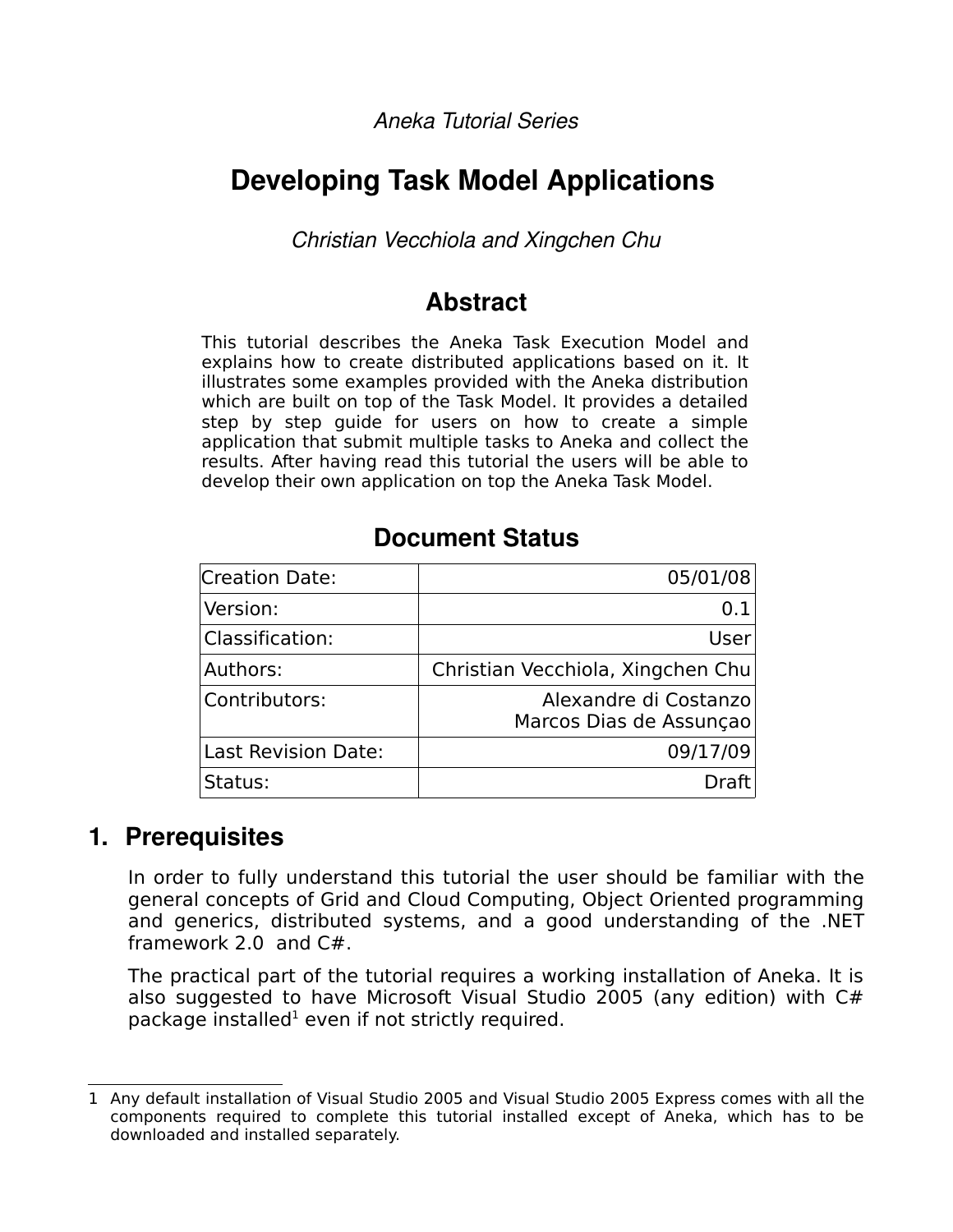# **2. Introduction**

Aneka allows different kind of applications to be executed on the same grid infrastructure. In order to support such flexibility it provides different abstractions through which it is possible to implement distributed applications. These abstractions map to different execution models. Currently Aneka supports three different execution models:

- **Task Execution Model**
- Thread Execution Model
- MapReduce Execution Model

Each execution model is composed by four different elements: the WorkUnit, the *Scheduler*, the *Executor*, and the *Manager*. The WorkUnit defines the granularity of the model; in other words, it defines the smallest computational unit that is directly handled by the Aneka infrastructure. Within Aneka, a collection of related work units define an application. The *Scheduler* is responsible for organizing the execution of work units composing the applications, dispatching them to different nodes, getting back the results, and providing them to the end user. The *Executor* is responsible for actually executing one or more work units, while the *Manager* is the client component which interacts with the Aneka system to start an application and collects the results. A view of the system is given in Figure 1.





Hence, for the Task Model there will be a specific WorkUnit called AnekaTask,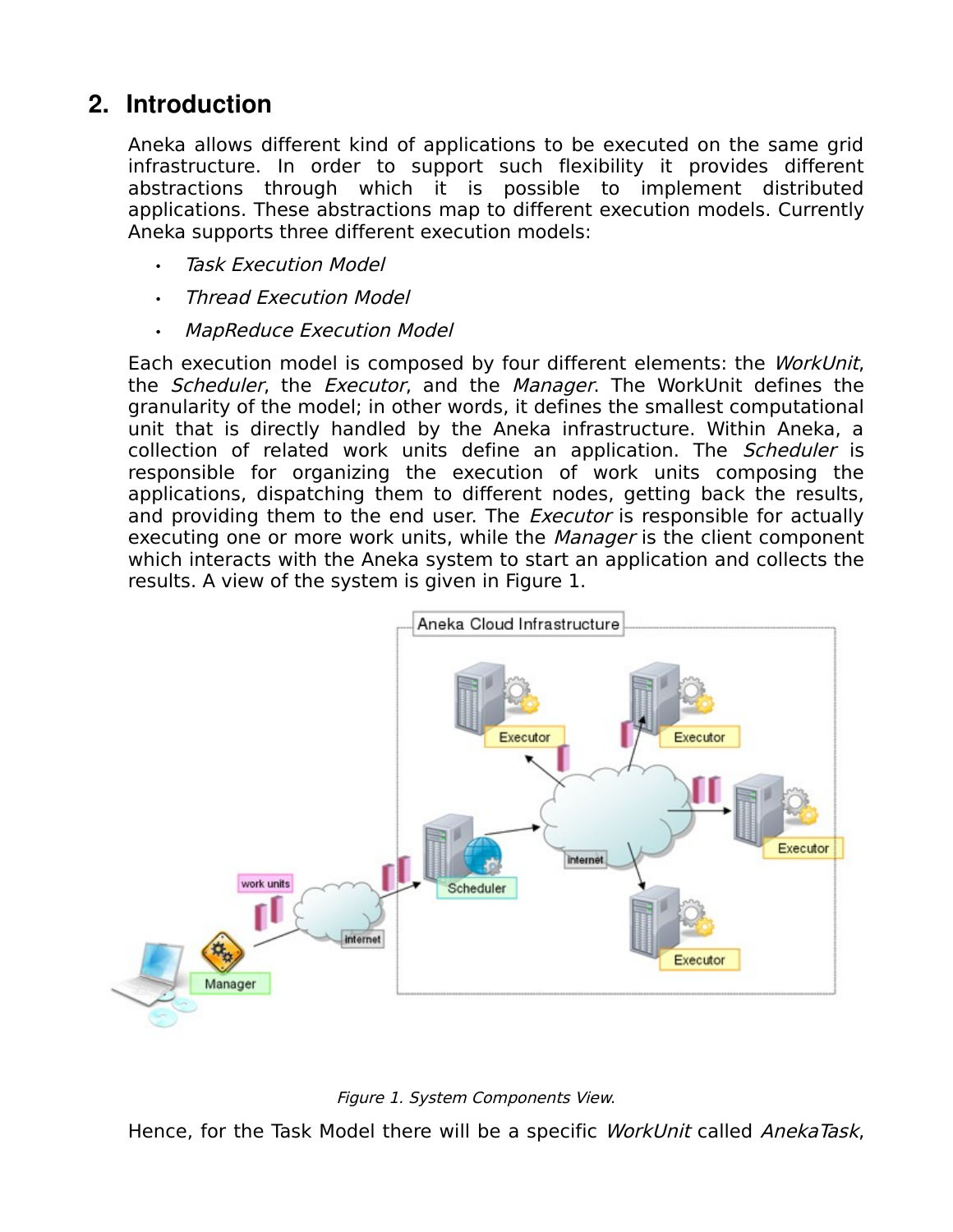a Task Scheduler, a Task Executor, and a Task Manager. In order to develop an application for Aneka the user does not have to know all these components; Aneka handles a lot of the work by itself without the user contribution. Only few things users are required to know:

- how to define *AnekaTask* instances specific to the application that is being defined;
- how to create a AnekaApplication and use it for task submission;
- how to control the AnekaApplication and collect the results.

This holds not only for the Task Model but for all execution models supported by the Aneka.

In the remainder of this tutorial will then concentrate on the Task Model, but many of the concepts described can be applied to other execution models.

# **3. Task Model**

## *3.1 What are Tasks?*

The Task Model defines an application as a collection of tasks. Tasks are independent work units that can be executed in any order by the Scheduler. Within the Task Model a task comprises all the components required for its execution on a grid node.

The Task Model is the right solution to use when the distributed application consists of a collection of independent jobs that are executed on a grid and whose results are collected and composed together by the end user. In this scenario the user creates a set of tasks, submits them to Aneka, and waits for the results.

More complex scenarios are characterized by the dynamic creation of tasks while the application is executing, based on the previously executed tasks. Even in this case, from the Aneka point of view the tasks submitted for execution are independent and it is responsibility of the user to ensure the proper execution order and sequencing.

Tasks are sufficiently general abstractions that are useful to model the jobs of embarrassingly parallel problems. They provide a simple operation Execute through which the user can specify the computation that can be carried out by the task.

#### *3.2 Working with Tasks*

During the execution of the task there are two components that are involved: the AnekaTask class and the ITask interface.

The AnekaTask class represents the work unit in the Task Model. The user creates AnekaTask instances, configures them, and submit them to the grid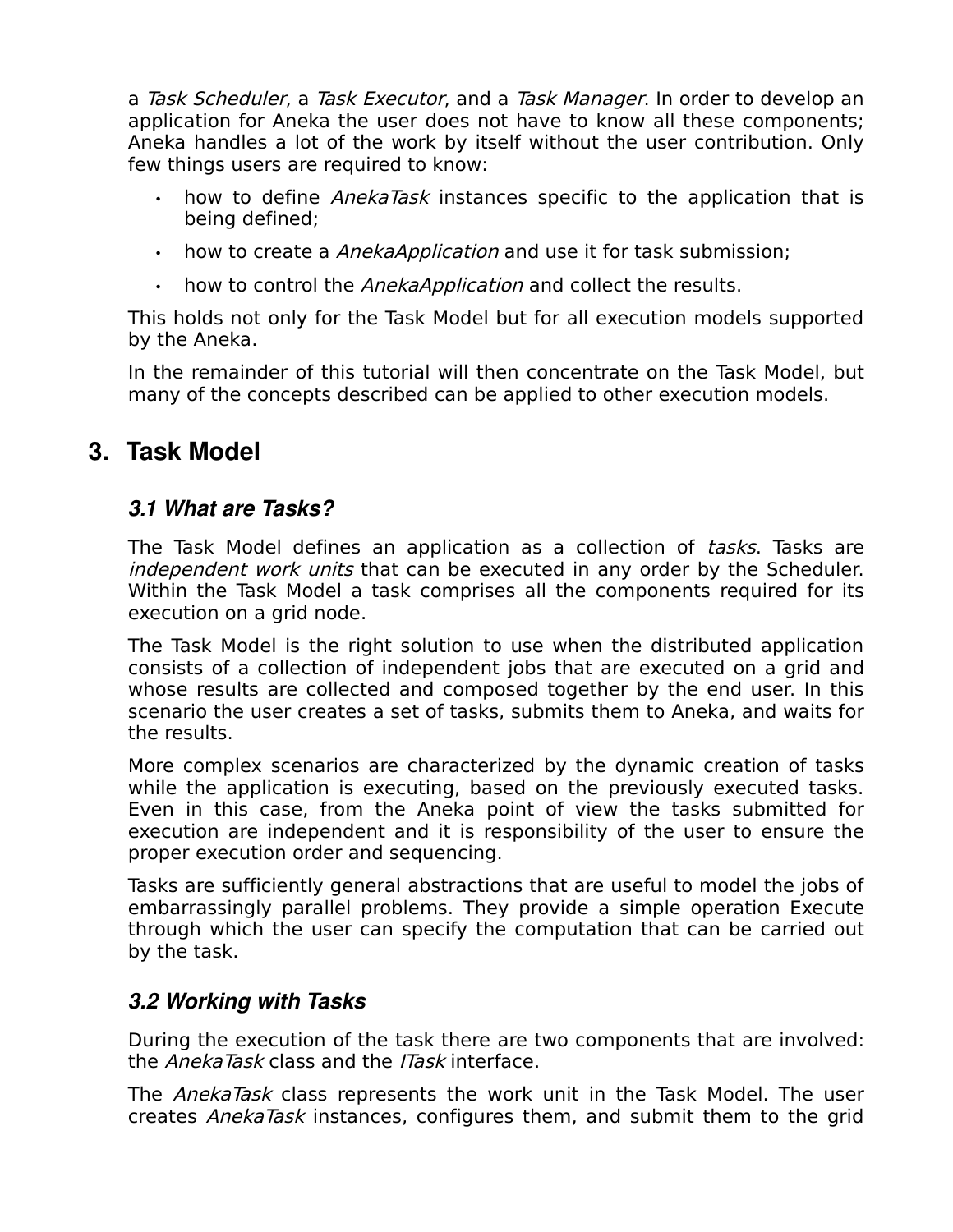by means of the *AnekaApplication* class. Aneka deals with AnekaTask instances which are then responsible for executing the job they contain.

```
namespace Aneka.Tasks 
{
     /// <summary>
     /// Class AnekaTask. Represents the basic unit of work 
     /// in the Task Model. It wraps a generic task to execute.
     /// </summary>
     public class AnekaTask : WorkUnit
     {
        ....
       11/ <summary>
        /// Gets the User Task to execute.
        /// </summary>
       public ITask UserTask { get { ... } internal set { ... } }
        /// <summary>
        /// Gets a value indicating whether the current grid task
        /// is running. A grid WorkUnit is considered running if it
        /// is not Unstarted | Stopped | Completed | Rejected | Aborted.
        /// </summary>
        public bool IsRunning { get { ... } }
        ....
        /// <summary>
        /// Creates an instance of the AnekaTask.
       11/ \leq/summary>
        /// <param name="task">user task to execute.</param>
        public AnekaTask(ITask task)
        { ... }
     }
}
```
Listing 1 - AnekaTask class.

Listing 1 presents the public interface of the AnekaTask class. This is a framework class that is used to wrap the specific user task that will execute once scheduled.

In order to create a AnekaTask instance it is necessary to pass to the constructor a non null *ITask* instance. This instance represents the task that will be executed and it is exposed through the UserTask property. Listing 2 displays the ITask interface. This interface is very minimal and exposes only one method which is the *Execute* method. This method is called when the AnekaTask instance is executed on a grid node. Inside this method concrete classes have to define the code to perform what is needed for the specific distributed application that is being implemented.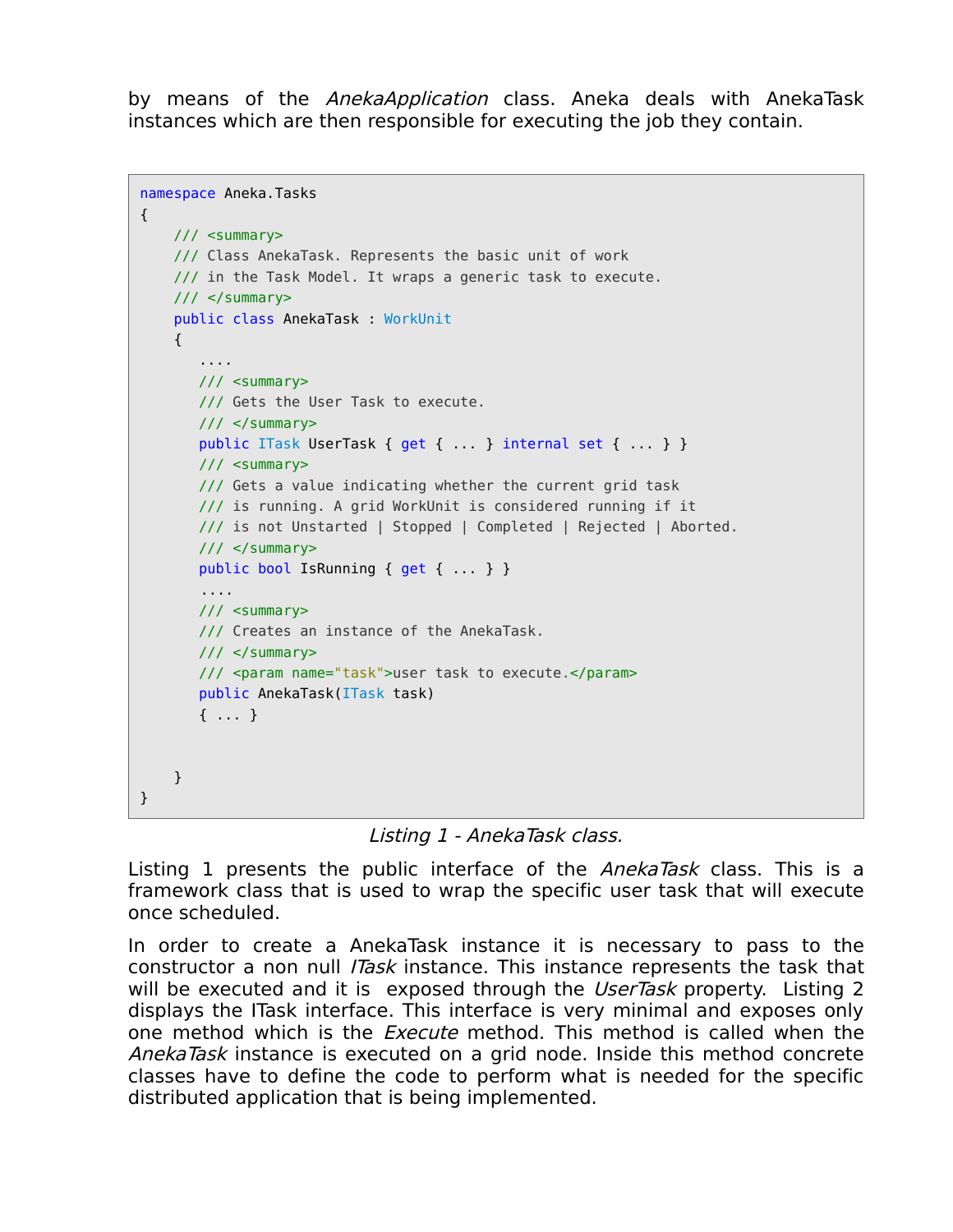```
namespace Aneka.Tasks 
{
     /// <summary>
     /// Interface ITask. Defines a contract for task
     /// implementation. It provides an entry point 
     /// for specific task execution.
     /// </summary>
     /// <remarks>
     /// Concrete classes must be marked Serializable
     /// or implement the ISerializable interface.
    /// </remarks>
     public interface ITask 
     {
             /// <summary>
             /// Executes the task.
            11/ \leq/summary>
            public void Execute();
     }
}
```

```
Listing 2 - ITask interface.
```
Concrete classes implementing this interface must be marked Serializable or implement the *ISerializable* interface because *AnekaTask* instances need to be serialized in order to be transmitted over the network.

As shown above the creation of the work units of the Task Model is really simply and intuitive. The following steps summarize what is needed to create application specific grid tasks:

- 1. define a class *MyTask* which implements ITask and provide the specific code for the Execute method;
- 2. create as many *MyTask* instances as needed by your application;
- 3. wrap each *MyTask* instance into a *AnekaTask* instance by passing it to the *AnekaTask* constructor:
- 4. submit the AnekaTask instances to Aneka by means of the AnekaApplication class.

Listing 3 provides a template code implementing the steps described. In the example the *MyTask* class simply evaluates the value of a complex function for the given double value X, and exposes the result by means of the Value property. The example proposed in the listing uses the Normal distribution as test function. Obviously, this is a really trivial example meant only to show how to implement a task.

// File: MyTaskDemo.cs **using Aneka.Entity;**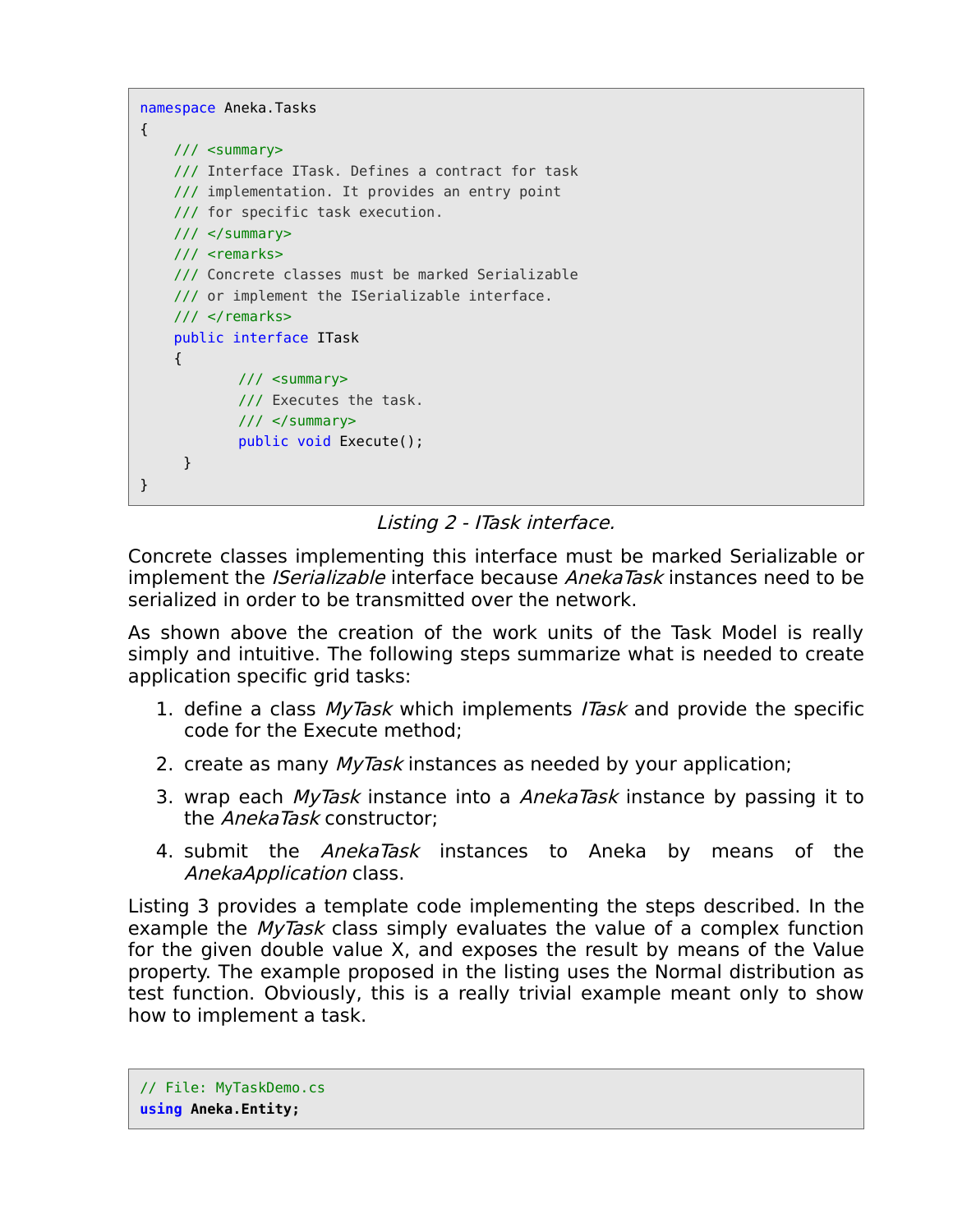```
using Aneka.Tasks;
namespace Aneka.Examples.TaskDemo 
{
    // Step 1: definition of the MyTask class.
    /// <summary>
     /// Class MyTask. Simple task function wrapping
    /// the Gaussian normal distribution. It computes
     /// the value of a given point.
     /// </summary>
     [Serializable]
     public class MyTask : ITask
     {
        /// <summary>
        /// value where to calculate the 
        /// Gaussian normal distribution.
        /// </summary>
        private double x;
        /// <summary>
        /// Gets, sets the value where to calculate
        /// the Gaussian normal distribution.
        /// </summary>
       public double X { get { return this.x; } set { this.x = value; } }
        /// <summary>
        /// value where to calculate the 
        /// Gaussian normal distribution.
        /// </summary>
        private double result;
        /// <summary>
        /// Gets, sets the value where to calculate
        /// the Gaussian normal distribution.
        /// </summary>
        public double Result 
       { get { return this.result; } set { this.result = value; } }
        /// <summary>
        /// Creates an instance of MyTask.
        /// </summary>
        public MyTask() {}
        #region ITask Members
        /// <summary> 
        /// Evaluate the Gaussian normal distribution
        /// for the given value of x.
        /// </summary>
        public void Execute()
        { 
           this.result = (1 / (Math.Sqrt(2* Math.PI))) * 
                           Math.Exp(- (this.x * this.x) / 2);
        }
```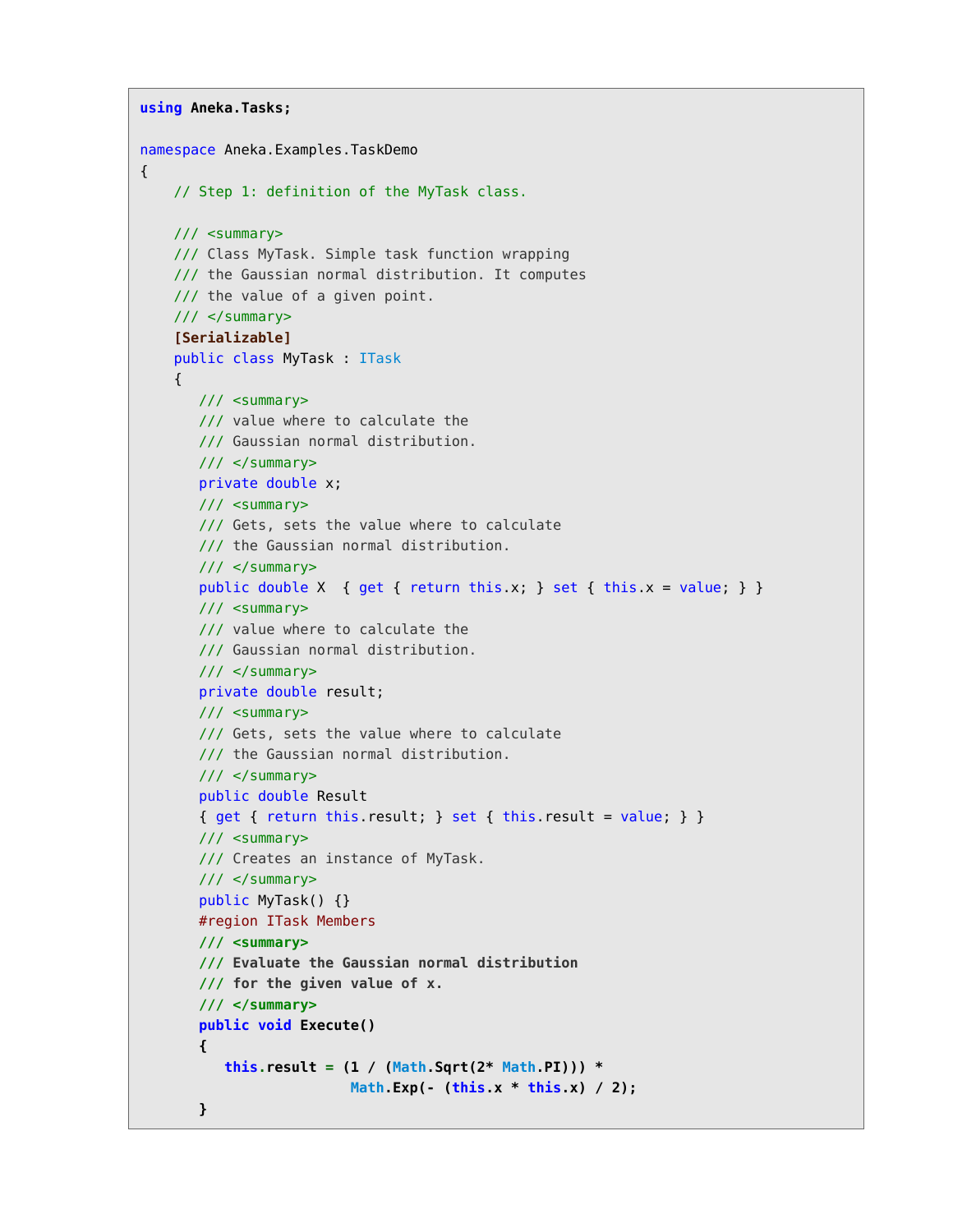```
 #endregion
    }
    // Step 2-4: Task creation and submission
    /// <summary>
    /// Class Program. Simple Driver application
    /// that shows how to create tasks and submit
    /// them to the grid.
    /// </summary>
    /// <remarks>
    /// This class is a partial implementation and does
    /// not provide the complete steps for running the
    /// application on Aneka.
   /// </remarks>
    class MyTaskDemo
    {
        ....
       /// <summary>
       /// Program entry point.
      11/ \leq/summary>
       /// <param name="args">program arguments</param>
       public static void Main(string[] args) 
       {
            AnekaApplication<AnekaTask,TaskManager> app = Setup(args);
            // create task instances and wrap them
            // into AnekaTask instances
           double step = 0.01;
           double min = -2.0;
           double max = 2.0;
           while (min \leq max)
\{ // Step 2. create a task instance
                MyTask task = new MyTask();
               task.X = min; // Step 3. wrap the task instance into a AnekaTask
                AnekaTask gt = new AnekaTask(task);
                // Step 4. Submit the execution
                app.ExecutionWorkUnit(gt);
               min += step; }
       }
       /// <summary>
       /// Program entry point.
       /// </summary>
       /// <param name="args">program arguments</param>
       private static AnekaApplication<AnekaTask,TaskManager>
                Setup(string[] args)
```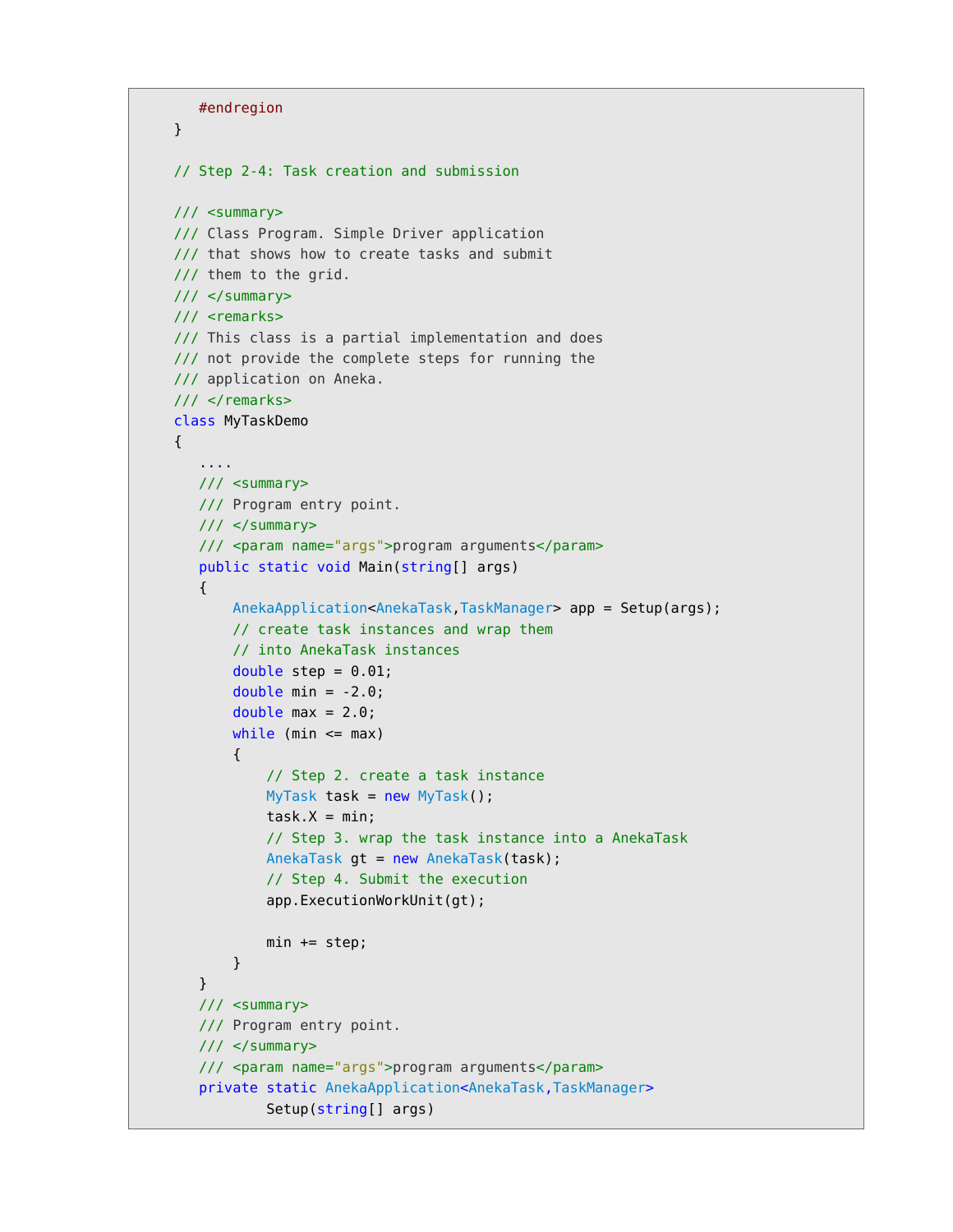#### Listing 3 - Task creation and submission.

As it can be noticed, in order to use the Task Model we have to include the namespaces Aneka. Tasks and Aneka. Entity. In general, any application that is based on a specific programming model supported by Aneka relies on two different set of dependencies:

- Core APIs: these dependencies are common to all programming model and are constituted by the following three libraries:
	- Aneka.dll (Namespaces: Aneka, Aneka.Entity, Aneka.Security): core classes of the common API (i.e.: WorkUnit, AnekaApplication, Configuration);
	- Aneka.Data.dll (Namespaces: Aneka.Data, Aneka.Data.Entity): classes supporting file management (i.e.: FileData, HostData);
	- Aneka.Util.dll (Namespace: Aneka): support classes used by the common APIs.
- Programming Model APIs: these dependencies are specific to the programming used and in the case of the Task Model consist in the Aneka. Tasks. dll. In general the APIs of a programming model are organized into three different namespaces that separate the components required for executing that model:
	- Aneka.[Model] (assembly: Aneka.[Model].dll)
	- Aneka.[Model].Scheduling (assembly: Aneka.[Model].Scheduling.dll)
	- Aneka.[Model].Execution (assembly: Aneka.[Model].Execution.dll)

In order to develop an application based on a specific programming model it is necessary to reference only the first assembly, which contains the core elements of the model. The other two components are only required by the Aneka container for respecively coordinate the execution of the model and execute their specific units of computation.

All these libraries are located into the [Aneka Installation Directory]\bin directory and need to be copied into the directory of the TaskDemo project to successfully build the application.

It is important to notice that the MyTask class needs to be marked Serializable in order to be used as an *ITask* instance. Once the  $MyTask$  class has been defined, the submission of tasks to Aneka is really simple: we need just to configure the tasks with the required data for the computation, wrap them into a AnekaTask instance and submit it by using the AnekaApplication instance. On the grid node the Execute method will be invoked and after its execution the task will be sent back to the user. In order to submit tasks it is important to correctly setup the AnekaApplication instance.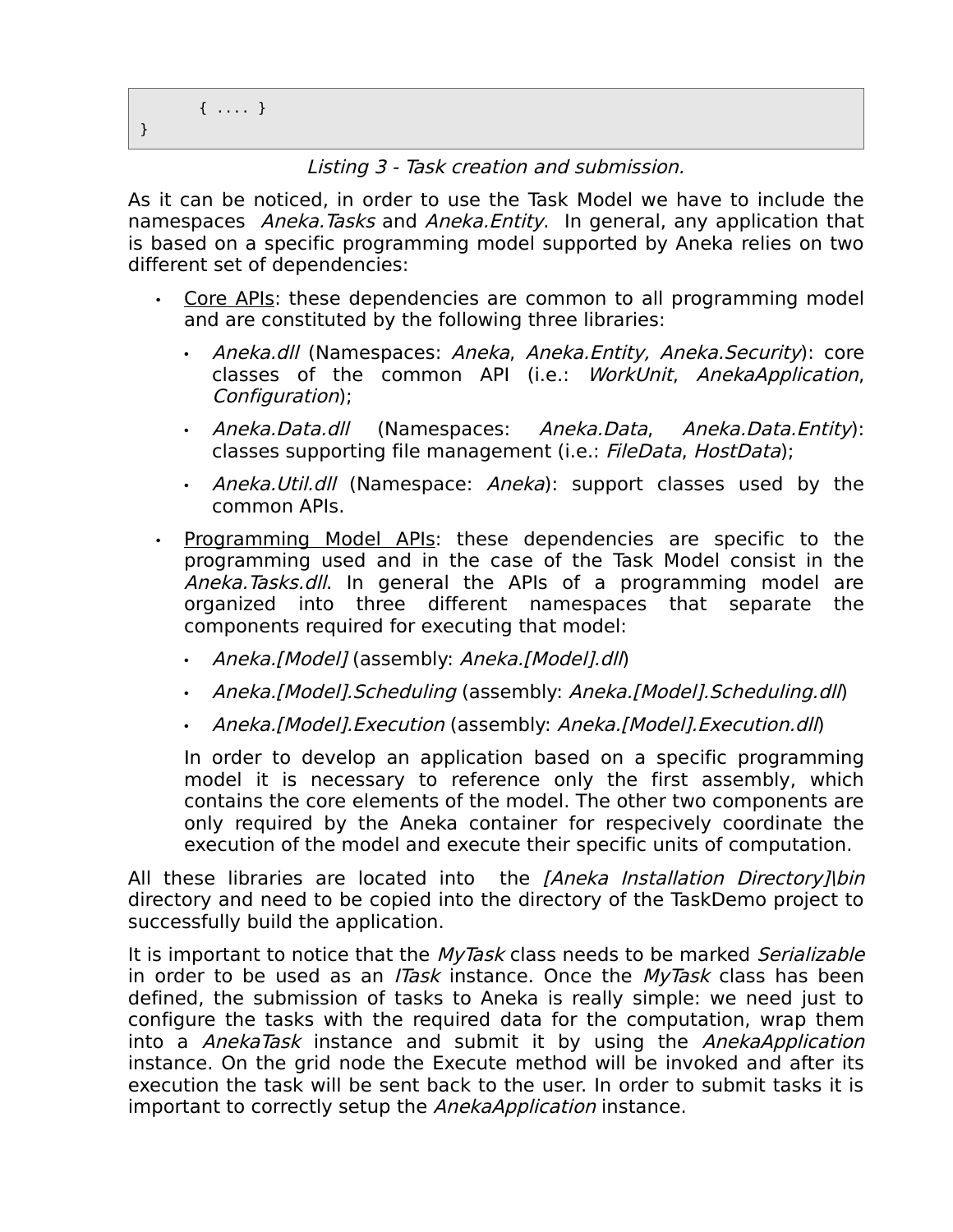Listing 3 contains almost everything needed to submit tasks to Aneka<sup>[2](#page-8-0)</sup>. Once we have set up a Visual Studio project referencing the previous mentioned assemblies it is only necessary to write the content of Listing 3 and compile it as a console application. We can also build the application from the command line by using the following command:

**csc /r:System.dll /r:Aneka.Tasks.dll /r:Aneka.dll /r:Aneka.Data.dll /r:Aneka.Util.dll /main:Aneka.Examples.Program /out:MyTaskDemo.exe /target:exe MyTaskDemo.cs**

Let us inspect the previous command line. It tells the C# compiler to reference the previously mentioned assembly, to produce an executable whose name is *MyTaskDemo.exe* by compiling the *MyTaskDemo.cs* file.

## *3.3 AnekaApplication Configuration and Management*

So far we just saw how to create tasks and submit tasks to Aneka by means of the AnekaApplication class. We did not say anything about how to configure a AnekaApplication instance, monitor its execution, and getting the results back. These operations are fundamental when working with the Task Model because the *AnekaTask* class does not provide any feedback during execution, but the results of the computation are obtained by interacting with the AnekaApplication instance.

#### **3.3.1 Getting Information from AnekaApplication**

The *AnekaApplication* class represents the gateway to a given Aneka grid. In order to interact with an installation of Aneka it is necessary to create and configure a AnekaApplication instance. This class provides:

- properties for querying the application status and retrieving general informations;
- methods for submitting jobs and controlling the execution;
- events for monitoring the execution and getting the results of the computation.

Listing 4 provides a complete reference of the AnekaApplication public interface.

```
namespace Aneka.Entity 
{
    /// <summary>
    /// Class AnekaApplication. Represents an application which can be executed on
    /// Aneka grids. It manages a collection of work units which are submitted to
    /// the grid for execution.
    /// </summary>
```
<span id="page-8-0"></span><sup>2</sup> For now we just skip the definition of the Setup method and we assume it as provided.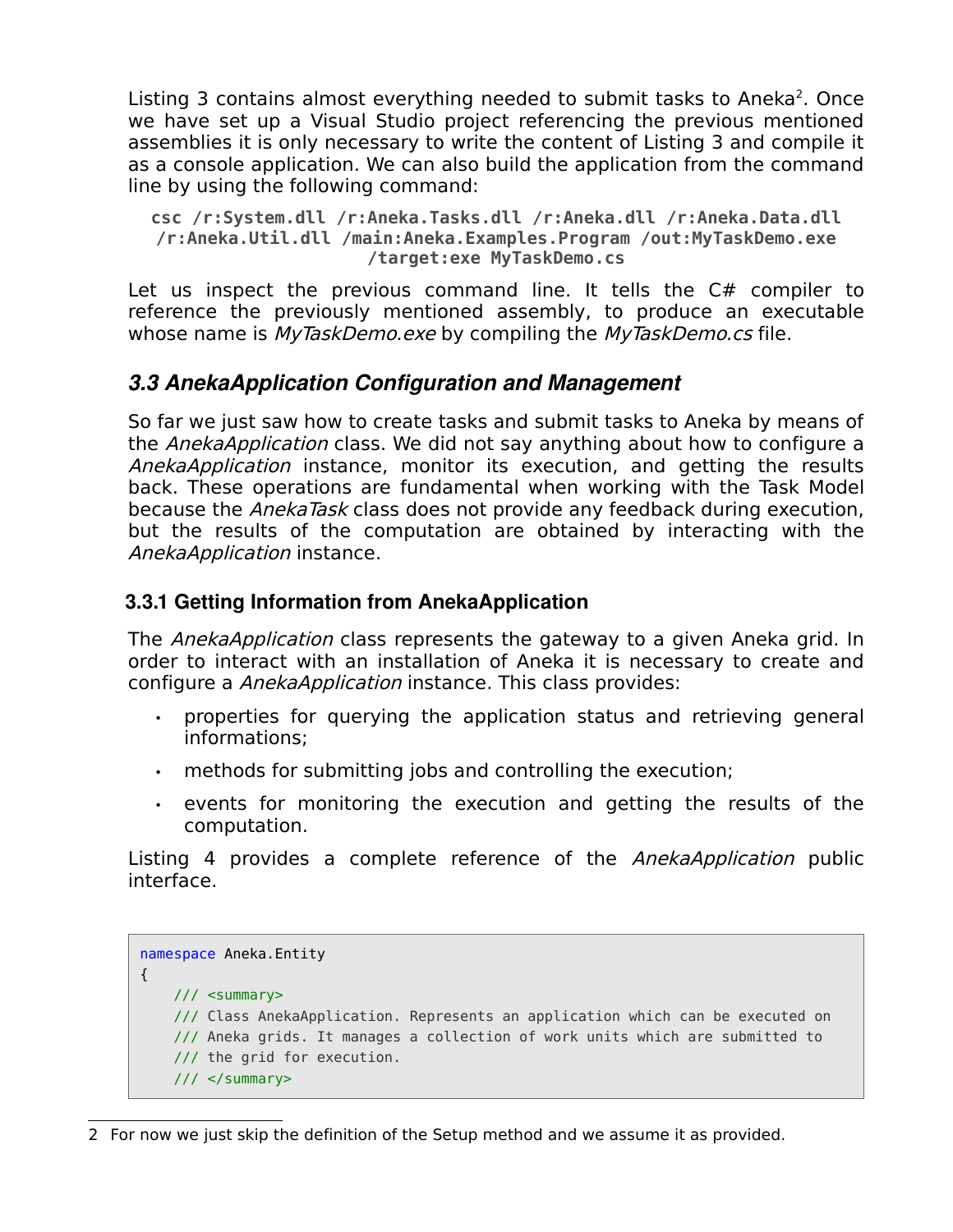```
 /// <typeparam name="W">work unit specific type</typeparam>
 /// <typeparam name="M">application manager</typeparam>
 public class AnekaApplication<W, M>
             where W : WorkUnit
            where M : IApplicationManager, new()
 {
     #region Properties
     /// <summary>
    /// Gets the home directory used by the application to store files.
     /// </summary>
     public string Home { get { ... } }
     /// <summary>
     /// Gets the application state.
     /// </summary>
    public ApplicationState State { get { ... } }
     /// <summary>
     /// Gets the underlying application manager.
     /// </summary>
     public M ApplicationManager { get { ... } }
     /// <summary>
     /// Gets true if the application is finished.
    11/ \leq/summary>
     public bool Finished { get { ... } }
     /// <summary>
     /// Gets, sets the user credential
     /// required to execute the application.
     /// </summary>
    public ICredential UserCredential { get { ... } set { ... } }
     /// <summary>
     /// Gets the application identifier.
    11/ \leq/summary>
     public string Id { get { ... } }
     /// <summary>
     /// Gets the application creation
     /// date and time.
     /// </summary>
     public DateTime CreatedDateTime { get { ... } }
     /// <summary>
     /// Gets, sets the application display name.
     /// The application display name is the one
     /// that is used for display purposes.
     /// </summary>
    public string DisplayName { get { ... } set { ... } }
     #endregion
     #region Constructors
     /// <summary>
     /// Creates a AnekaApplication instance with
     /// the given user credentials.
```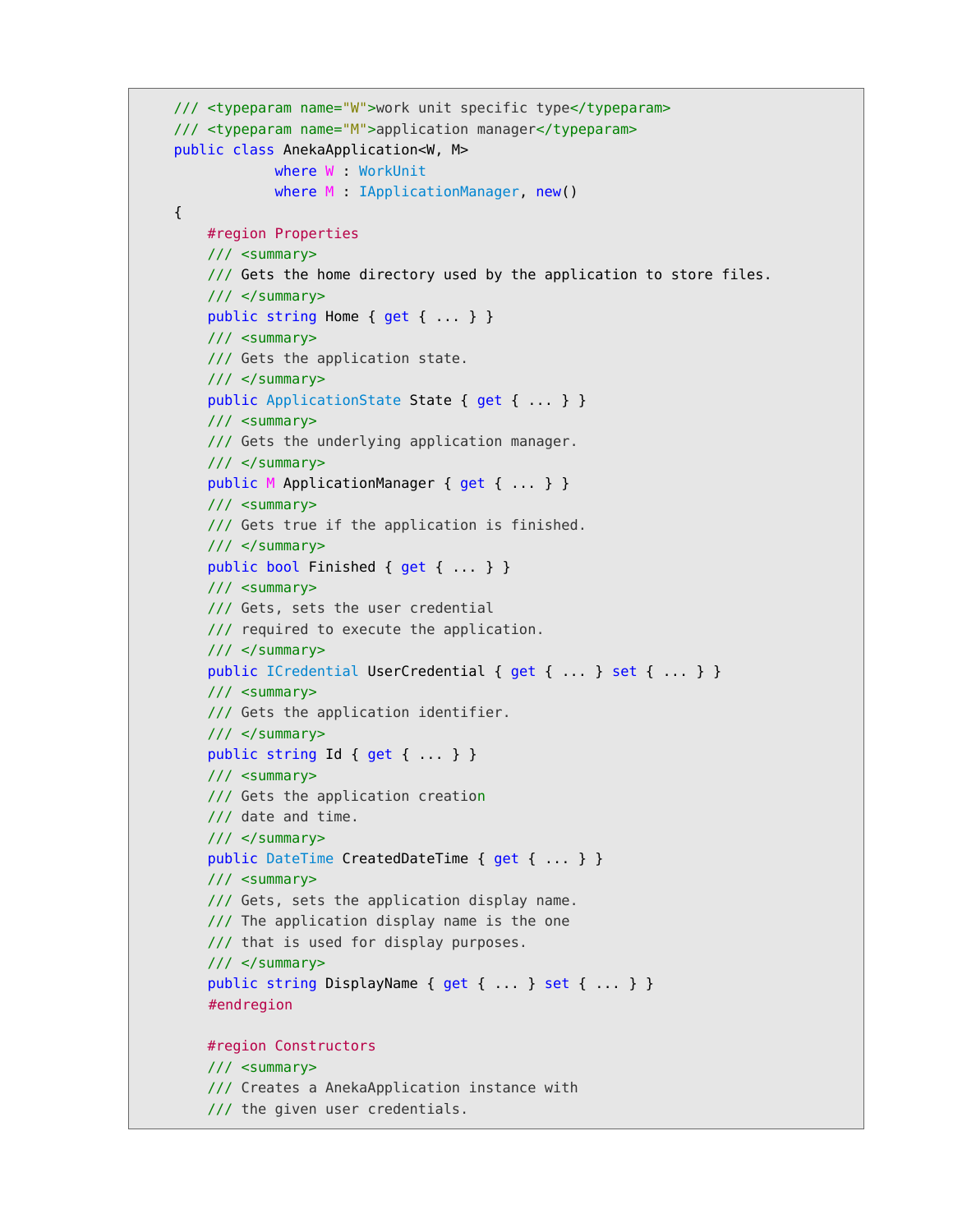```
 /// </summary>
 /// <param name="configuration">configuration</param>
 public AnekaApplication(Configuration configuration) { ... }
 /// <summary>
 /// Creates a AnekaApplication instance with the
 /// given display name and configuration.
 /// </summary>
 /// <param name="displayName">application name</param>
 /// <param name="configuration">configuration</param>
 public AnekaApplication(string displayName, Configuration configuration)
 { ... }
 #endregion
 #region Events
 /// <summary>
 /// Fires whenever a work unit belonging to the application
 /// changes status to finished.
 /// </summary>
 public event EventHandler<WorkUnitEventArgs<W>> WorkUnitFinished;
 /// <summary>
 /// Fires whenever a work unit belonging to the application
 /// changes status to failed.
11/ \leq/summary>
 public event EventHandler<WorkUnitEventArgs<W>> WorkUnitFailed;
 /// <summary>
 /// Fires whenever a work unit belonging to the application
 /// changes status to failed.
11/ \leq/summary>
 public event EventHandler<WorkUnitEventArgs<W>> WorkUnitAborted;
 /// <summary>
 /// Fires when application execution is completed.
11/ \leq/summary>
 public event EventHandler<ApplicationEventArgs> ApplicationFinished;
 #endregion
 #region Work Units Management
 /// <summary>
 /// Adds a work unit to the application.
 /// </summary>
 /// <param name="workUnit">work unit</param>
 public void AddWorkUnit(W workUnit) { ... }
 /// <summary>
 /// Deletes a work unit from the list of the
 /// work units of the application.
 /// </summary>
 /// <parameter name="workUnit">work unit</param>
 public void DeleteWorkUnit(W workUnit) { ... }
 /// <summary>
 /// Gets the work unit corresponding to
```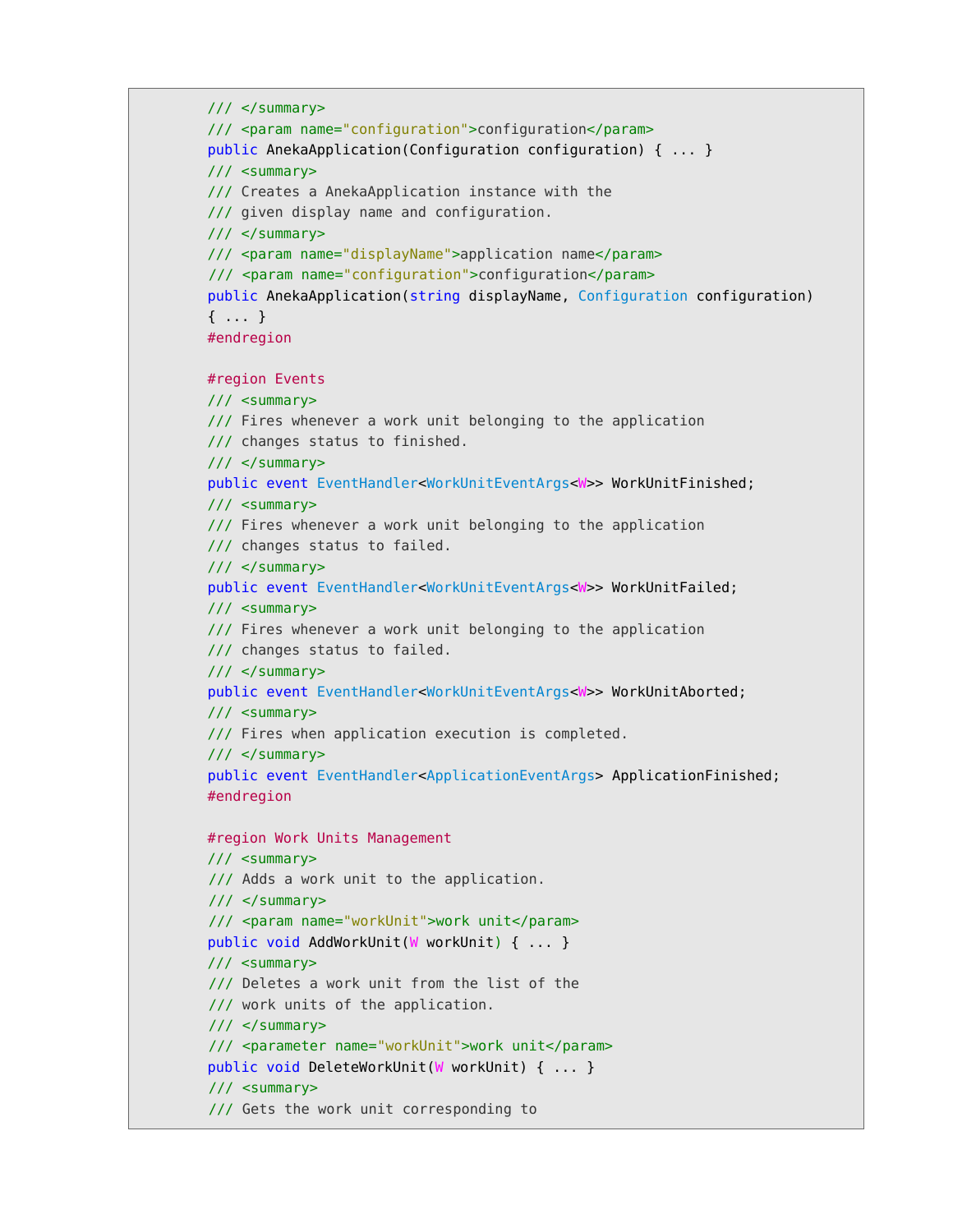```
 /// the given index.
 /// <summary>
 /// <param name="index">work unit string identifier</param>
public W this[string index] { get { ... } }
 /// <summary>
 /// Adds the given dependencies to the dependencies
 /// statically inferred by using reflection.
 /// <summary>
 /// <param name="dependencies">list of dynamic dependent modules</param>
 public void ProvideDynamicDependencies(IList<ModuleDependency> dependencies)
 { ... }
 #endregion
 #region Execution
 /// <summary>
 /// Submits the application to the grid.
11/ \leq/summary>
 public void SubmitExecution() { ... }
 /// <summary>
 /// Execute a work unit while application is running...
11/ \leq/summary>
 /// <param name="workUnit">work unit</param>
 public void ExecuteWorkUnit(W workUnit) { ... }
 /// <summary>
 /// Stop the single work unit.
 /// </summary>
 /// <param name="workUnitId">work unit identifier</param>
 public void StopWorkUnit(string workUnitId) { ... }
 /// <summary>
 /// Stop the execution of application.
11/ \leq/summary>
 public void StopExecution() { ... }
 #endregion
 #region File Management
 /// <summary>
 /// Adds the selected file to the list of files shared among
 /// all the work units.
 /// </summary>
 /// <param name="filePath">path to the file to add</param>
 public void AddSharedFile(string filePath) { ... }
 /// <summary>
 /// Removes the selected file from the list of files shared among all the
 /// work units.
11/ \leq/summary>
 /// <param name="filePath">path to the file to remove</param>
 public void RemoveSharedFile(string filePath) { ... }
 #endregion
```

```
 }
```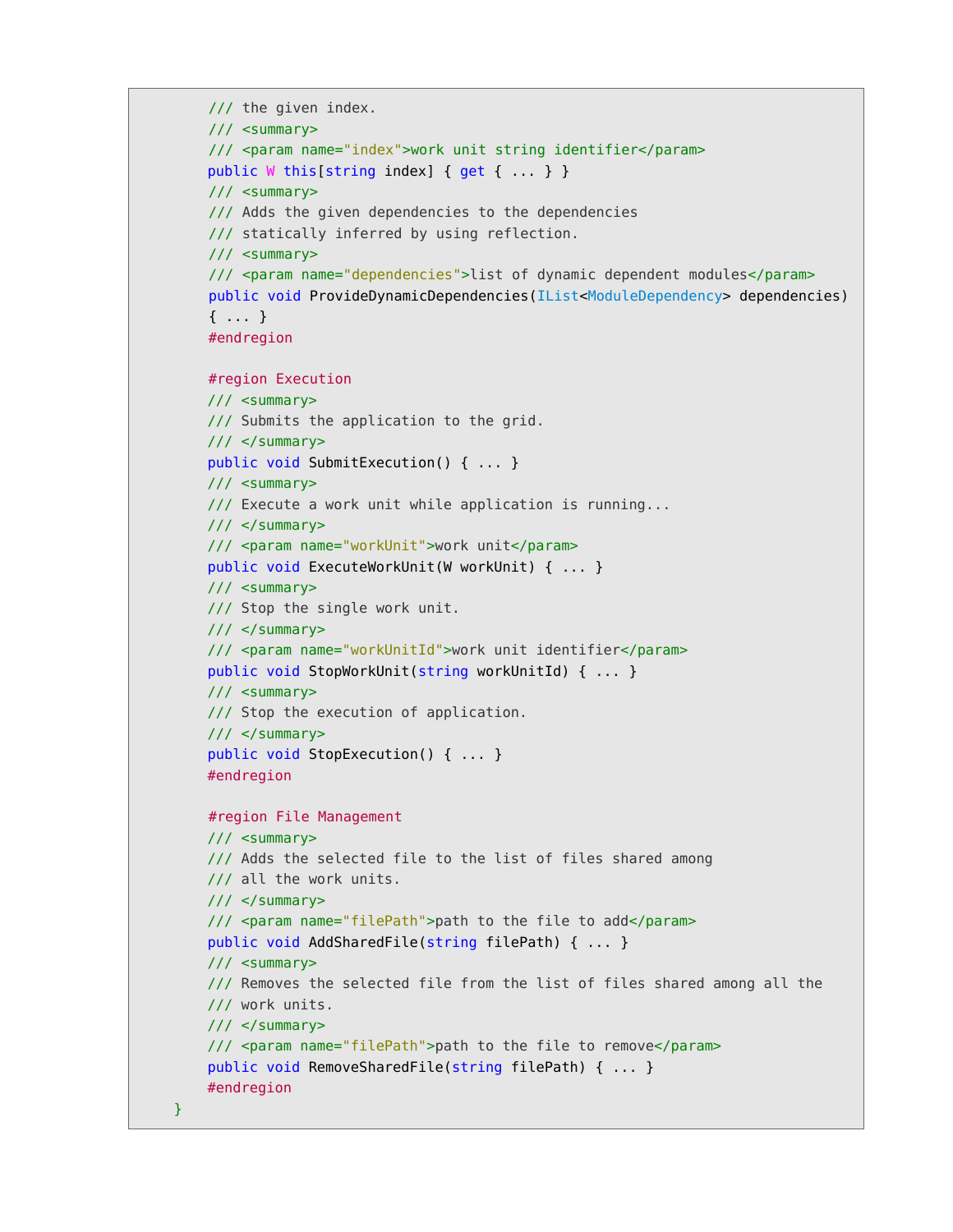Listing 4 - AnekaApplication class public interface.

The first thing that can be noticed that the *AnekaApplication* class is a generic type. And that it is specialized during instantiation with the specific execution model we want to use. We need to provide two different elements:

- WorkUnit specific type **W**;
- IApplicationManager specific type **M**;

These elements are strongly coupled and cannot be chosen separately. The mapping is the following:

- **W**: AnekaTask then **M**: TaskManager;
- **W**: AnekaThread then **M**: ThreadManager;

• ...

The AnekaApplication class exposes some properties that are useful to monitor the status of the application and provide information about it. For example we can check the boolean property *Finished* to know whether the application is terminated or not. For a more detailed information about the execution status the can check the *State* property. The state property is defined as follows:

```
namespace Aneka.Entity 
{
    /// <summary>
    /// Enum ApplicationState. Enumerates the different states through which the
    /// application transit.
    /// </summary>
     [Serializable]
     [Flags]
    public enum ApplicationState 
    {
        /// <summary>
         /// Initial state of the application.
        11/ \leq/summary>
        UNSUBMITTED = 1,
         /// <summary>
         /// This flag is set when the application is submitted [transient state].
         /// </summary>
         SUBMITTED = 2,
         /// <summary>
         /// This flag is set when the application is running.
        11/ \leq/summary>
```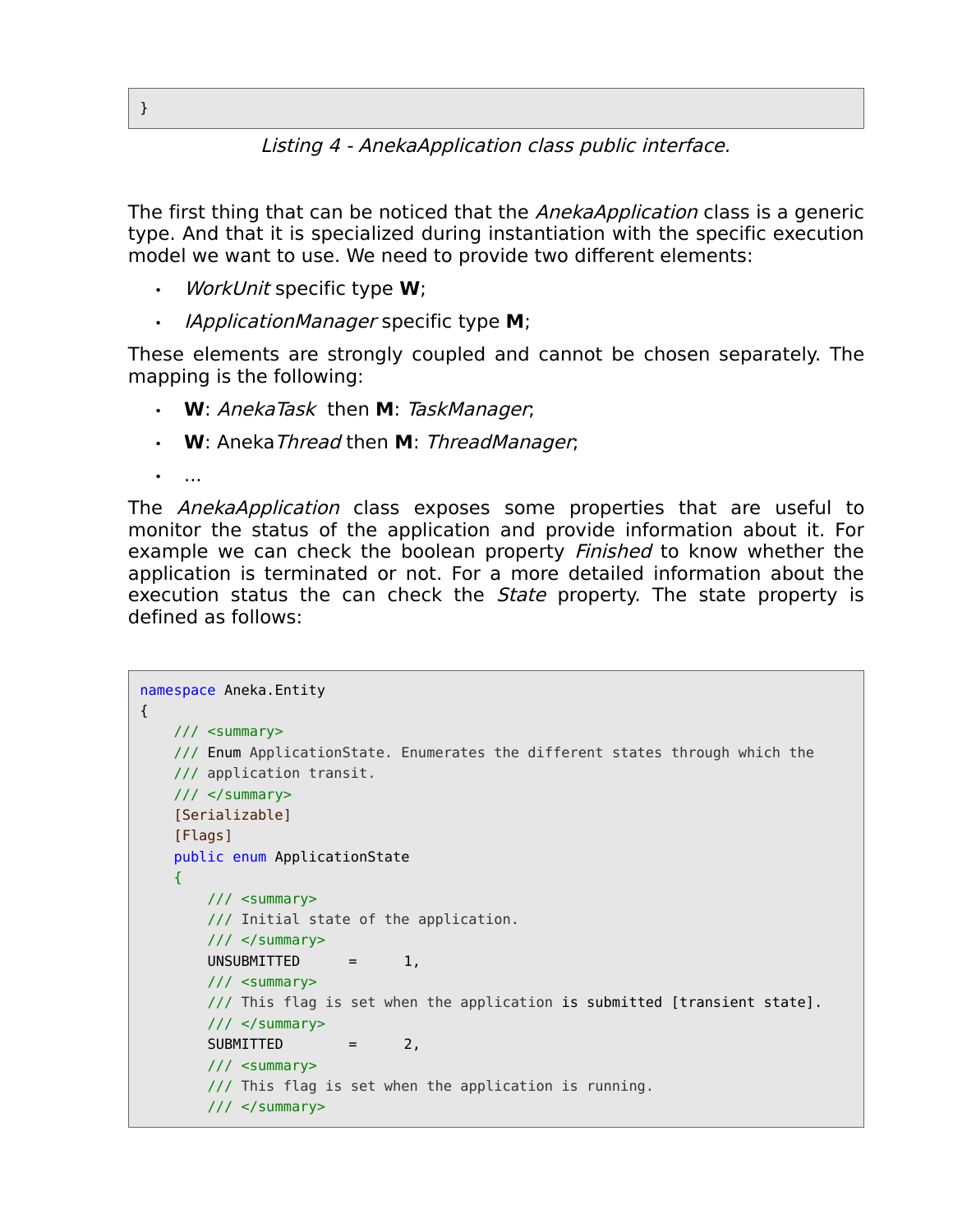```
RUNNING = 4,
        /// <summary>
        /// This flag is set when the application completes.
        /// </summary>
       FINISHED = 8,
        /// <summary>
        /// If this flag is set an error is occurred.
       11/ \leq/summary>
       ERROR = 16
    }
}
```
Listing 5 - ApplicationState enumeration.

Other useful informations are:

- $\cdot$  Id: automatically generated unique identifier for the application.
- DisplayName: gets and sets the name of the application. This information is only used for recording purposes and visualization.
- CreatedDateTime: gets the creation date of the application.
- UserCredential: gets and sets the user credential used to authenticate the client application to Aneka.

The *AnekaApplication* class provides also access to the underlying application manager by means of the *ApplicationManager* property. Only sophisticated applications that require a finer control on the task execution and monitoring require the user to interact with the application manager. These issues go beyond the scope of this tutorial and will not be addressed anymore.

## **3.3.2 Application Configuration**

In order to create run the Task Model we need to create the AnekaApplication instance first. While it is possible to omit the display name of the application, we need to provide a *Configuration* object which tunes the behavior of the application being created.

```
namespace Aneka.Entity 
{
    /// <summary>
     /// Class Configuration. Wraps the configuration parameters required
     /// to run distributed applications.
     /// </summary>
     [Serializable]
     public class Configuration
     {
       /// <summary>
        /// Gets, sets the user credentials to authenticate the client to Aneka.
```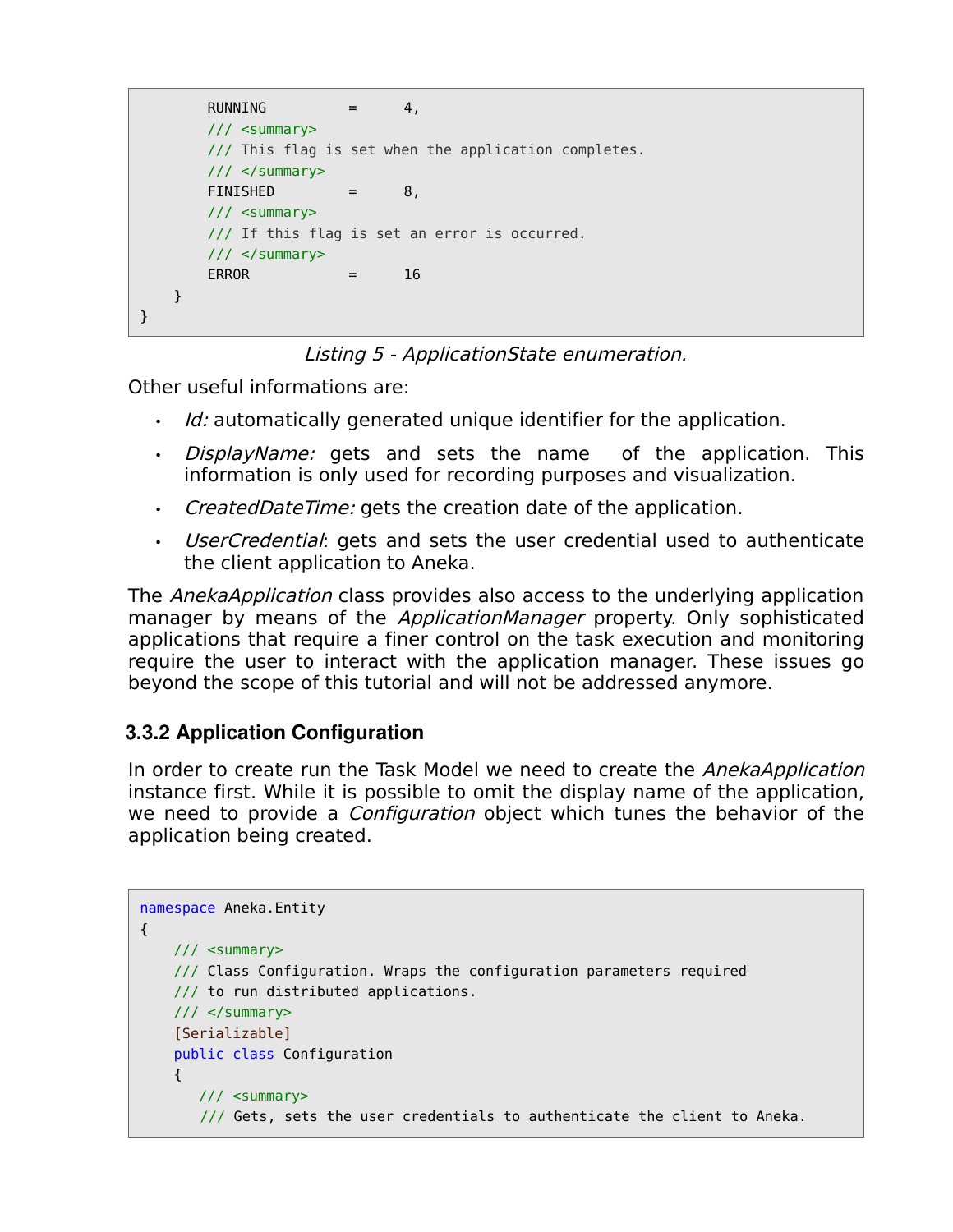```
 /// </summary>
public virtual ICredential UserCredential { get { ... } set { .. } }
 /// <summary>
 /// If true, the submission of jobs to the grid is performed only once.
// / </summary>
public virtual bool SingleSubmission { get { ... } set { ... } }
 /// <summary>
 /// If true, uses the file transfer management system.
 /// </summary>
public virtual bool UseFileTransfer { get { ... } set { ... } }
 /// <summary>
 /// Specifies the resubmission strategy to adopt when a task fails.
 /// </summary>
public virtual ResubmitMode ResubmitMode { get { ... } set { ... } }
 /// <summary>
 /// Gets and sets the time polling interval used by the application to query
 /// the grid for job status.
 /// </summary>
 public virtual int PollingTime { get { ... } set { ... } }
 /// <summary>
 /// Gets, sets the Uri used to contact the Aneka scheduler service which is
 /// the gateway to Aneka grids.
 /// </summary>
public virtual Uri SchedulerUri { get { ... } set { ... } }
 /// <summary>
 /// Gets or sets the path to the local directory that will be used 
 /// to store the output files of the application.
11/ \leq/summary>
public virtual string Workspace { get { ... } } }
// <summary>
 /// If true all the output files for all the work units are stored
\frac{1}{2} in the same output directory instead of creating sub directory
 /// for each work unit.
 /// </summary>
public virtual bool ShareOutputDirectory { get { ... } set { ... } }
 /// <summary>
 /// If true activates logging.
 /// </summary>
public virtual bool LogMessages { get { ... } set { ... } }
 /// <summary>
 /// Creates an instance of the Configuration class.
 /// </summary>
 public Configuration() { ... }
 /// <summary>
 /// Loads the configuration from the default config file. 
 /// </summary>
 /// <returns>Configuration class instance</returns>
```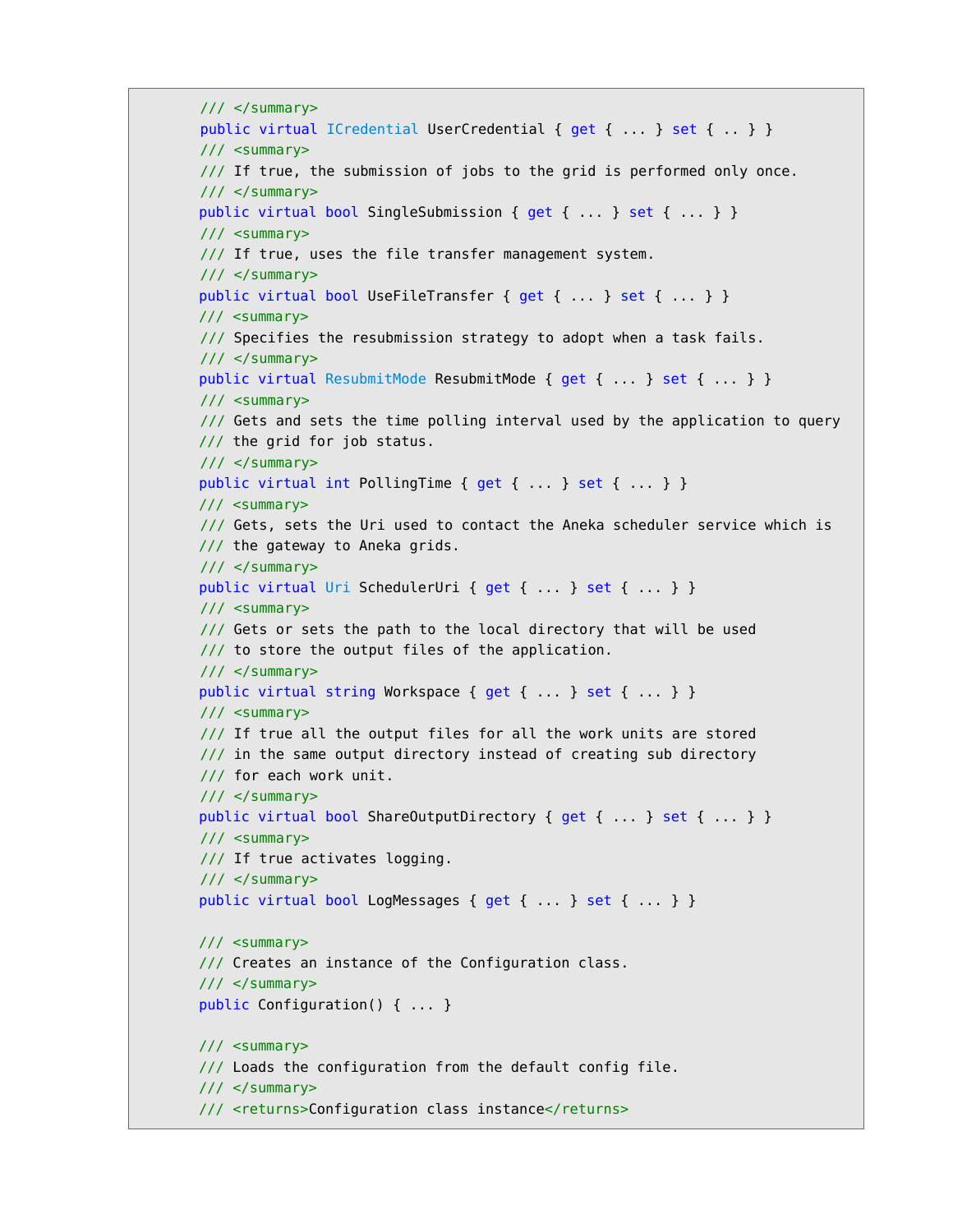```
 public static Configuration GetConfiguration() { ... }
 /// <summary>
 /// Loads the configuration from the given config file. 
 /// </summary>
 /// <param name="confPath">path to the configuration file</param>
 /// <returns>Configuration class instance</returns>
 public static Configuration GetConfiguration(string confPath) { ... }
 /// <summary>
 /// Gets or sets the value of the given property. 
 /// </summary>
 /// <param name="propertyName">name of the property to look for</param>
/// <returns>Property value</returns>
public string this[string propertyName] { get { ... } set { ... } }
 /// <summary>
 /// Gets or sets the value of the given property. 
 /// </summary>
 /// <param name="propertyName">name of the property to look for</param>
 /// <param name="bStrict">boolean value indicating whether to raise
 /// exceptions if the property does not exist</param>
/// <returns>Property value</returns>
 public string this[string propertyName, bool bStrict] 
 { get { ... } set { ... } }
 /// <summary>
 /// Gets or sets the value of the given property. 
 /// </summary>
 /// <param name="propertyName">name of the property to look for</param>
/// <returns>Property value</returns>
public string this[string propertyName] { get { ... } set { ... } }
 /// <summary>
/// Gets the property group corresponding to the given name.
 /// </summary>
 /// <param name="groupName">name of the property group to look for</param>
 /// <returns>Property group corresponding to the given name, or 
 /// null</returns>
 public PropertyGroup GetGroup(string groupName) { ... }
 /// <summary>
 /// Adds a property group corresponding to the given name to the
 /// configuration if not already present. 
 /// </summary>
 /// <param name="groupName">name of the property group to look for</param>
 /// <returns>Property group corresponding to the given name</returns>
 public PropertyGroup AddGroup(string groupName) { ... }
 /// <summary>
 /// Adds a property group corresponding to the given name to the
 /// configuration if not already present. 
 /// </summary>
 /// <param name="group">name of the property group to look for</param>
 /// <returns>Property group corresponding to the given name</returns>
```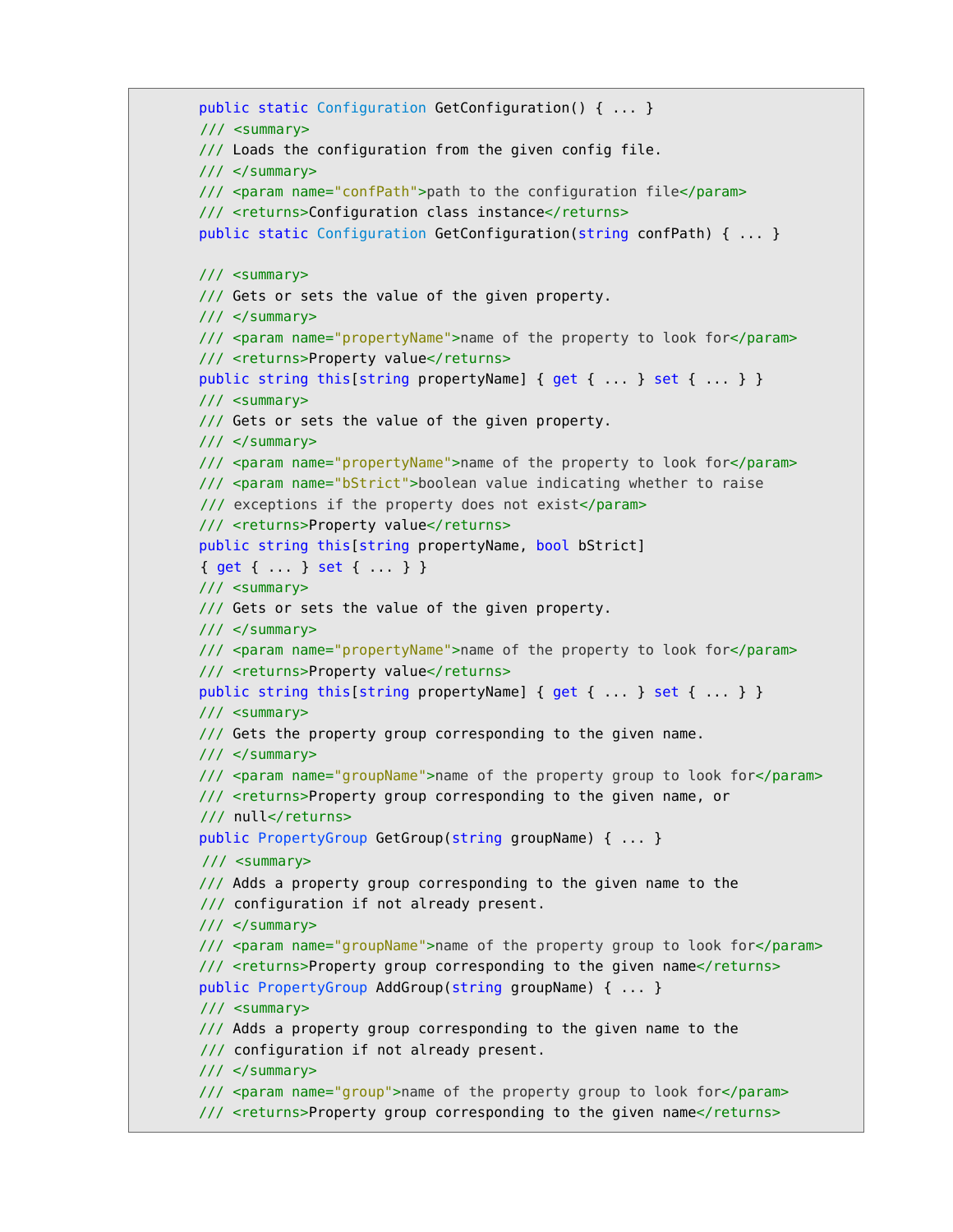```
 public PropertyGroup AddGroup(PropertyGroup group) { ... }
        /// <summary>
        /// Removes the group of properties corresponding to the given name from the
        /// configuration if present.
        /// </summary>
        /// <param name="groupName">name of the property group to look for</param>
        /// <returns>Property group corresponding to the given name if successfully
        /// removed, null otherwise</returns>
        public PropertyGroup RemoveGroup(string groupName) { ... }
        /// <summary>
        /// Checks whether the given instance is a configuration object and
        /// whether it contains the same information of the current instance. 
        /// </summary>
        /// <param name="other">instance to compare with</param>
        /// <returns>true if the given instance is of type Configuration
       /// contains the same information of the current instance.</returns>
        public override bool Equals(object other) { ... }
     }
}
```
Listing 6 - Configuration class public interface.

Listing 6 reports the public interface of the *Configuration* class. An instance of the Configuration can be created programmatically or by reading the application configuration file that comes with any .NET executable application. In case we provide the configuration parameters through the application configuration file it is possible to get the corresponding Configuration instance simply by calling the static method *Configuration.GetConfiguration()* or by using the overloaded version that allows us to specify the path of the configuration file. These methods expect to find an XML file like the following:

```
<?xml version="1.0" encoding="utf-8" ?>
<Aneka>
  <UseFileTransfer value= false />
  <Workspace value="." />
  <SingleSubmission value="true" />
  <ResubmitMode value="AUTO" />
  <PollingTime value="1000" />
  <LoqMessaqes value="true" />
  <SchedulerUri value="tcp://localhost:9090/Aneka" />
\langle/Aneka>
```

```
Figure 2. Aneka Configuration File
```
There are few parameters which are worth to spend some more word for. These are: SingleSubmission, ResubmitMode, and UserCredential.

SingleSubmission influences the check made by the application to verify its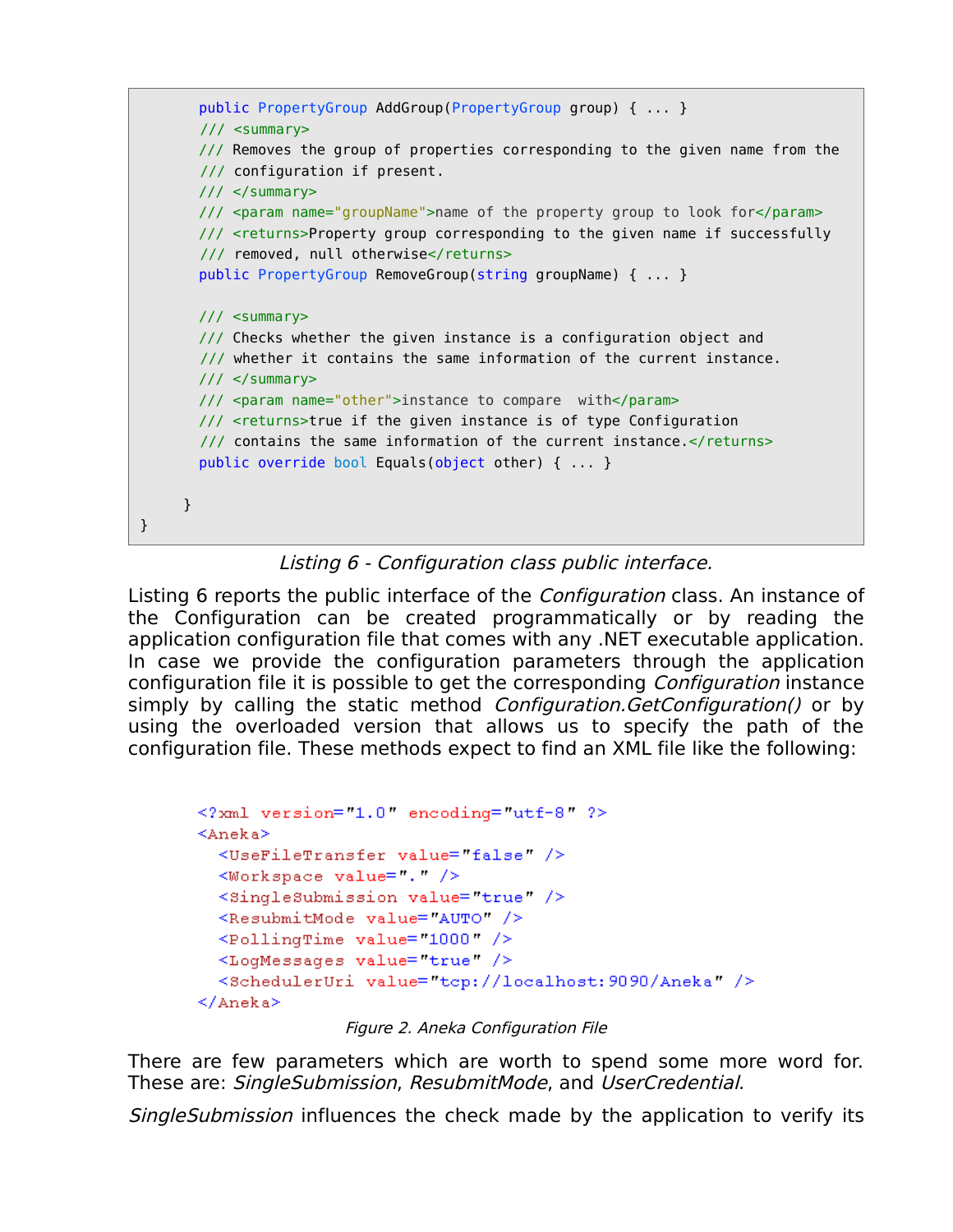completion status. When *SingleSubmission* is set the terminates its execution when the list of task submitted to the grid is empty and all the tasks have been returned and terminated their execution successfully. In case the SingleSubmission parameter is set to false,it is responsibility of the user code to detect the termination condition of the application and communicate it to AnekaApplication instance. In many cases there is no need to dynamically submit the jobs, but they can be provided all at once in a single submission as shown in Listing 7. From here the name SingleSubmission.

**NOTE:** In this tutorial we will not discuss the use of the file transfer support infrastructure. This feature allows to add additional files to the entire *AnekaApplication* or the single *WorkUnit.* The system will automatically transfer the files and retrieve the output files in a complete transparent manner. For more information about this feature it is possible to have a look at the documentation of the Aneka.Data and Aneka.Data.Entity documentation.

```
 /// <summary>
       /// Program entry point.
       /// </summary>
       /// <param name="args">program arguments</param>
       public static void Main(string[] args) 
       {
            AnekaApplication<AnekaTask,TaskManager> app = Setup(args);
           // create task instances and wrap them
           // into AnekaTask instances
          double step = 0.0001;
          double min = -2.0;
          double max = 2.0;
          while (min \leq max)\{ // Step 2. create a task instance
              MyTask task = new MyTask();
               task.X = min; // Step 3. wrap the task instance into a AnekaTask
               AnekaTask gt = new AnekaTask(task);
                // Step 4. instead of directly submitting
               // the task we add it to the application 
               // local queue.
                app.AddWorkUnit(gt);
              min += step; }
            // Step 5. we submit all the tasks at once
             // this method simply iterates on the local
             // queue and submit the tasks.
            app.SubmitExecution();
```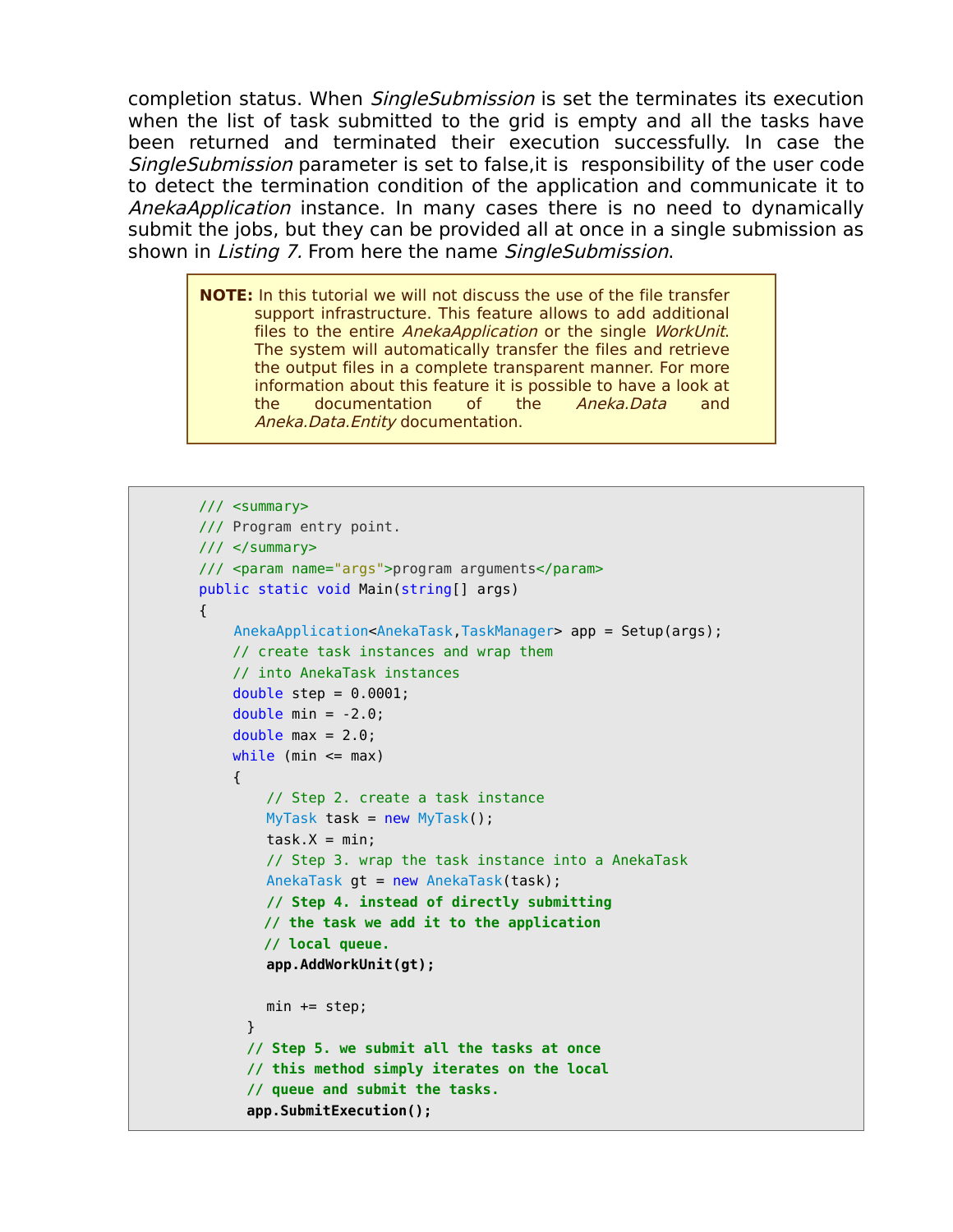} } }

Listing 7 - Task creation and submission in SingleSubmission mode.

The while loop shown in *Listing* 7 is a possible solution for submitting tasks to Aneka: this is a single submission scenario, which is really useful for independent bag of tasks applications. In this case SingleSubmission can be set to true and the *AnekaApplication* class can automatically detect the termination of the execution without the user intervention.

## **SingleSubmission and Application Termination**

SingleSubmission set to true, covers very simple scenarios in which the tasks are submitted only at once. In this case all the task to submit are added to the AnekaApplication instance and the AnekaApplication.SubmitExecution() method is invoked. This pattern implies that **there will be no further submissions of jobs**. If this is not the case, it is better to keep the *SingleSubmission* parameter set to false.

If we set the *SingleSubmission* to false and use method AnekaApplication.SubmitWorkUnit(...) in conjunction with the method AnekaApplication.SubmitExecution() there are chances that some task just simply get lost.

ResubmitMode allows users to tune the AnekaApplication behaviour. This parameters specify which resubmission strategy to adopt when a task fail. You can specify ResubmitMode.AUTO or ResubmitMode.MANUAL. In the first case when a task fails Aneka will take the responsibility of resubmitting the task, in the second case it is responsibility of the user to resubmit the task. More details will be given in Section 3.3.4.

UserCredential allows to specify the authentication credentials used by the client application to connect to Aneka and submit tasks. This property if of type *ICredential* and in order to provide a concrete instance for this property we can use the *UserCredential* class that is displayed in Listing 8 and allows user to be authenticated by using providing a simple user name and password. The class also exposes a list of groups that specify the roles that the user can play in the system and the operations that he or she can perform.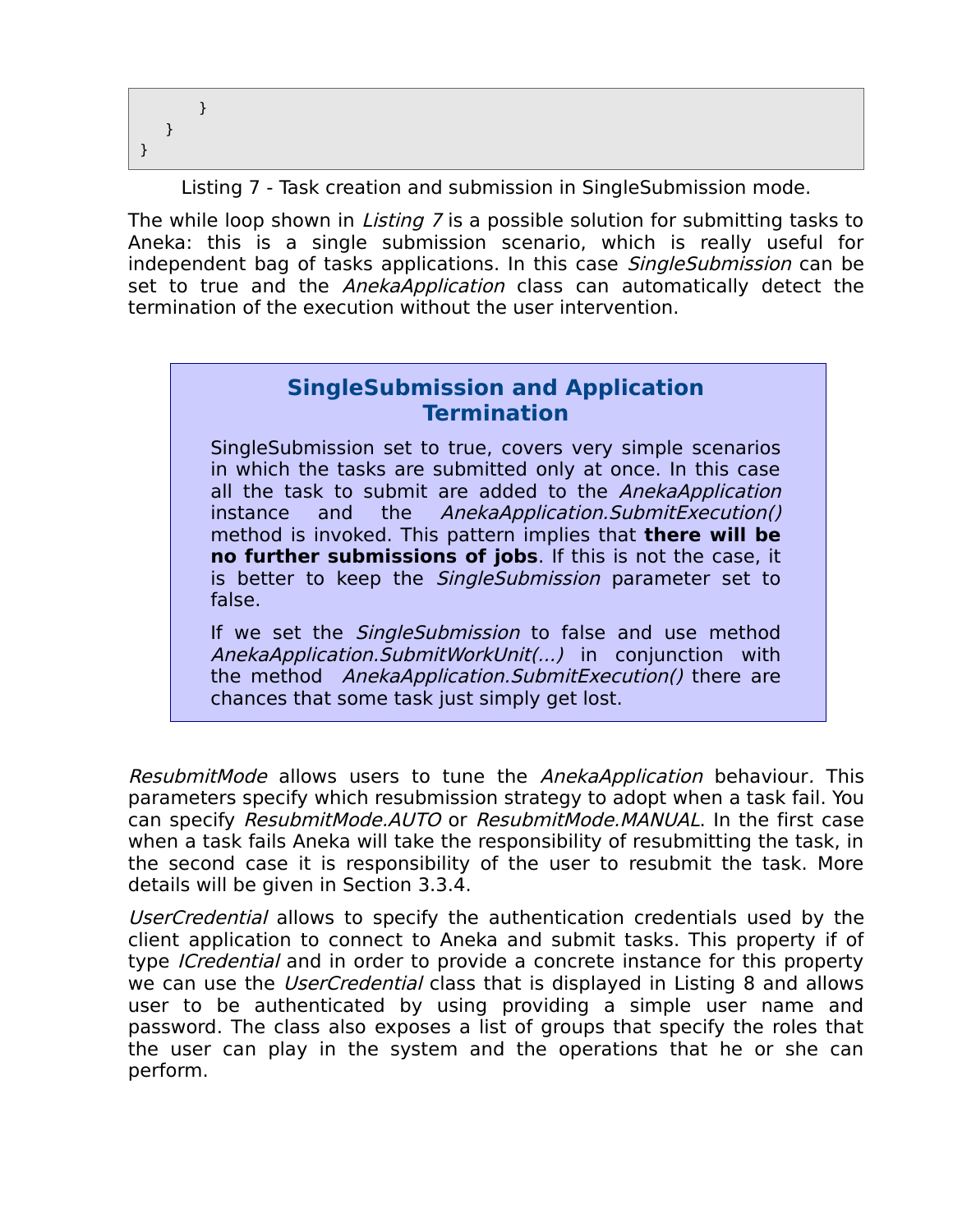```
using System;
namespace Aneka.Security
{
     /// <summary>
    /// Interface ICredential. It provides the interface 
     /// for all types of credential supported by the system.
     /// </summary>
     public interface ICredential
     {
         /// <summary>
         /// Gets, sets the unique identifier
         /// for the user credential.
         /// </summary>
         object Id { get; set; }
         /// <summary>
         /// Checks whether this instance is equal to the given credential.
        // / </summary>
         /// <param name="credential">credential</param>
        /// <returns>true if equal, false otherwise</returns>
         bool AreEqual(ICredential credential);
         /// <summary>
         /// Converts the credential data to a byte array.
         /// </summary>
         /// <returns>byte array containing the serialized
        /// credential instance</returns>
         byte[] ToByte();
         /// <summary>
         /// Constructs a credential instance from a byte stream.
         /// </summary>
         /// <param name="byteData">array of byte containing the serialized data of
         /// the credential instance</param>
         /// <returns>credential instance</returns>
         ICredential FromByte(byte[] byteData);
     }
     /// <summary>
     /// Class UserCredentials. Contains the information
     /// about the user by storing the username, the password,
     /// and the number of groups the user belongs to.
     /// </summary>
     [Serializable]
     public class UserCredentials : ICredential, IXmlSerializable
     {
         /// <summary>
         /// Gets, sets the user name of the user.
        11/ \leq/summary>
        public string Username { get { ... } set { ... } }
         /// <summary>
         /// Gets, sets the password for the user.
```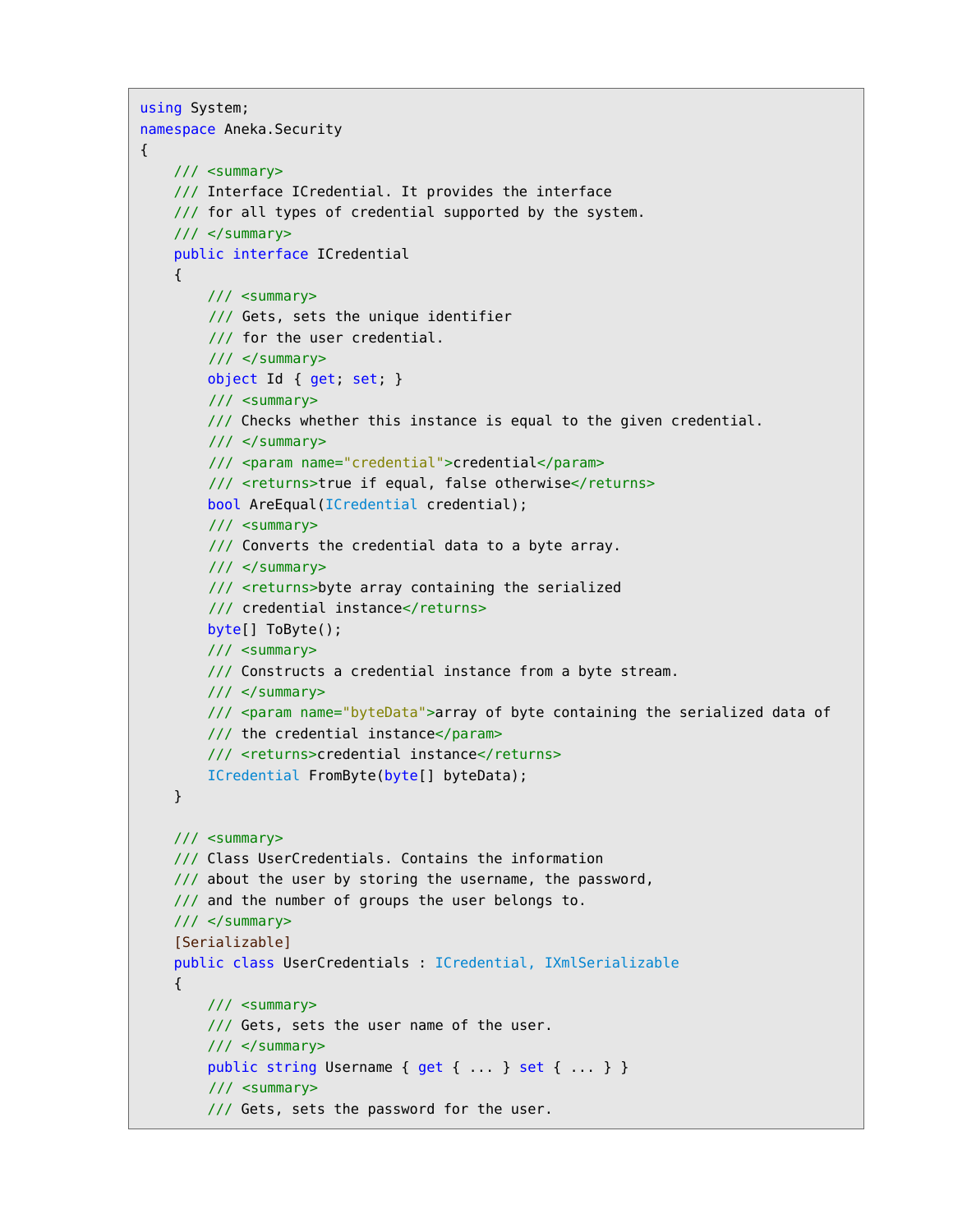```
 /// </summary>
public string Password { get { ... } set { ... } }
 /// <summary>
 /// Gets, sets the groups the user belongs to.
 /// </summary>
public List<string> Groups { get { ... } set { ... } }
 /// <summary>
 /// Gets, sets the full name of the user.
 /// </summary>
public string FullName { get { ... } set { ... } }
 /// <summary>
 /// Gets, sets the description of the user.
 /// </summary>
 public string Description { get { ... } set { ... } }
 /// <summary>
 /// Creates an instance of the UserCredentials type with blank user name
 /// and password.
// / </summary>
public UserCredentials(): this("", "", new List<string>()) { ... }
 /// <summary>
 /// Creates an instance of the UserCredentials type
 /// with given user name and password. 
 /// </summary>
 /// <param name="username">user name</param>
 /// <param name="password">password</param>
 public UserCredentials(string username, string password) :
   this(username, password, new List<string>())
 { ... }
 /// <summary>
 /// Creates an instance of the UserCredentials type with given user name,
 /// password, and set of groups the user belongs to.
11/ \leq/summary>
 /// <param name="username">user name</param>
 /// <param name="password">password</param>
 /// <param name="grps">list of groups the user belongs to</param>
 public UserCredentials(string username, string password, List<string> grps)
 { ... }
 /// <summary>
 /// Creates an instance of the UserCredentials type with given user name,
 /// password, and full details.
 /// </summary>
 /// <param name="username">user name</param>
 /// <param name="password">password</param>
 /// <param name="fullname">list of groups the user belongs to</param>
 /// <param name="description">list of groups the user belongs to</param>
 public UserCredentials(string username, string password, string fullname,
                        string description)
 { ... }
```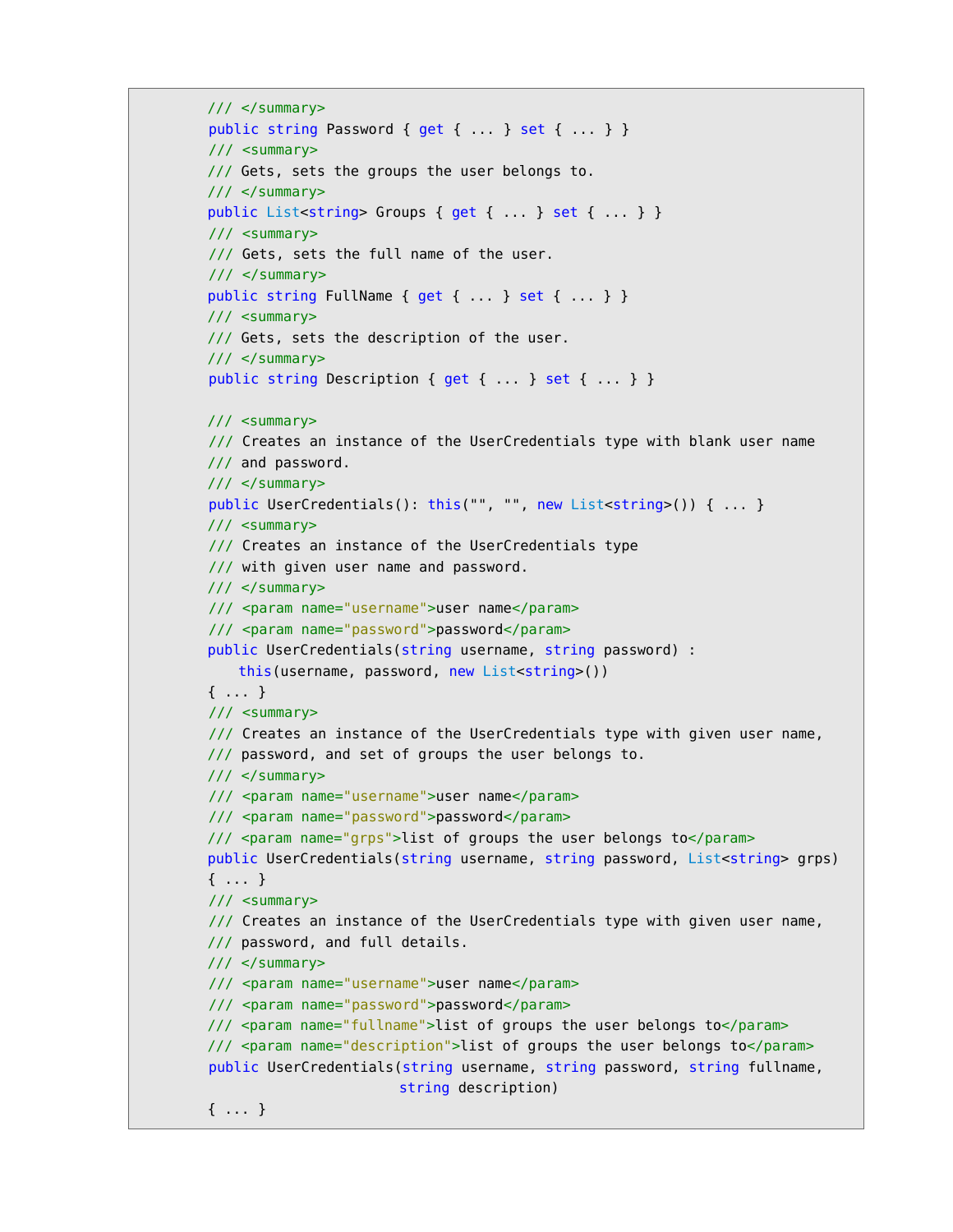```
 #region ICredential Members 
          ...
          #endregion
          #region IXmlSerializable Members 
          ...
          #endregion
     }
}
```
*Listing 8 ICredential interface, Role enumeration, and UserCredentials class.*

In order to use this class we need to include the namespace Aneka. Security in the namespace declaration. There is no need to reference additional assemblies because this class if defined in the Aneka.dll library. The ICredential interface does not specify anything except a property Id and methods for saving the data into a byte array and restoring an instance from it. This gives an high degree of flexibility in implementing authentication techniques, the specific features of each security model supported by the system, are exposed in the classes that implement this interface, for example the UserCredentials class.

The *Configuration* class basically performs the task of reading the settings concerning Aneka in the configuration file and exposing them within the application. The programmatic use of this class is generally limited and restricted to very simple applications and the common scenario is to have a configuration file where the user can put its settings.

#### **3.3.3 Monitoring: Getting Back Results**

Job submission is only a phase of grid-based application development. After submitting jobs, we are generally interested in handling the outcomes of their executions. Another important issue is knowing whether jobs have been executing successfully or have failed. In other words we need to monitor the execution of the grid application.

The *AnekaApplication* class exposes a set of events that user can register with, and that provide an asynchronous feedback about the application execution. These events are:

- WorkUnitFinished: this event is raised when the client application receives back from the Aneka scheduler service a job which has terminated its execution.
- WorkUnitFailed: this event is raised when the client application receives back from the Aneka scheduler service a job which has failed, along with some information – if available - on the nature of the error occurred.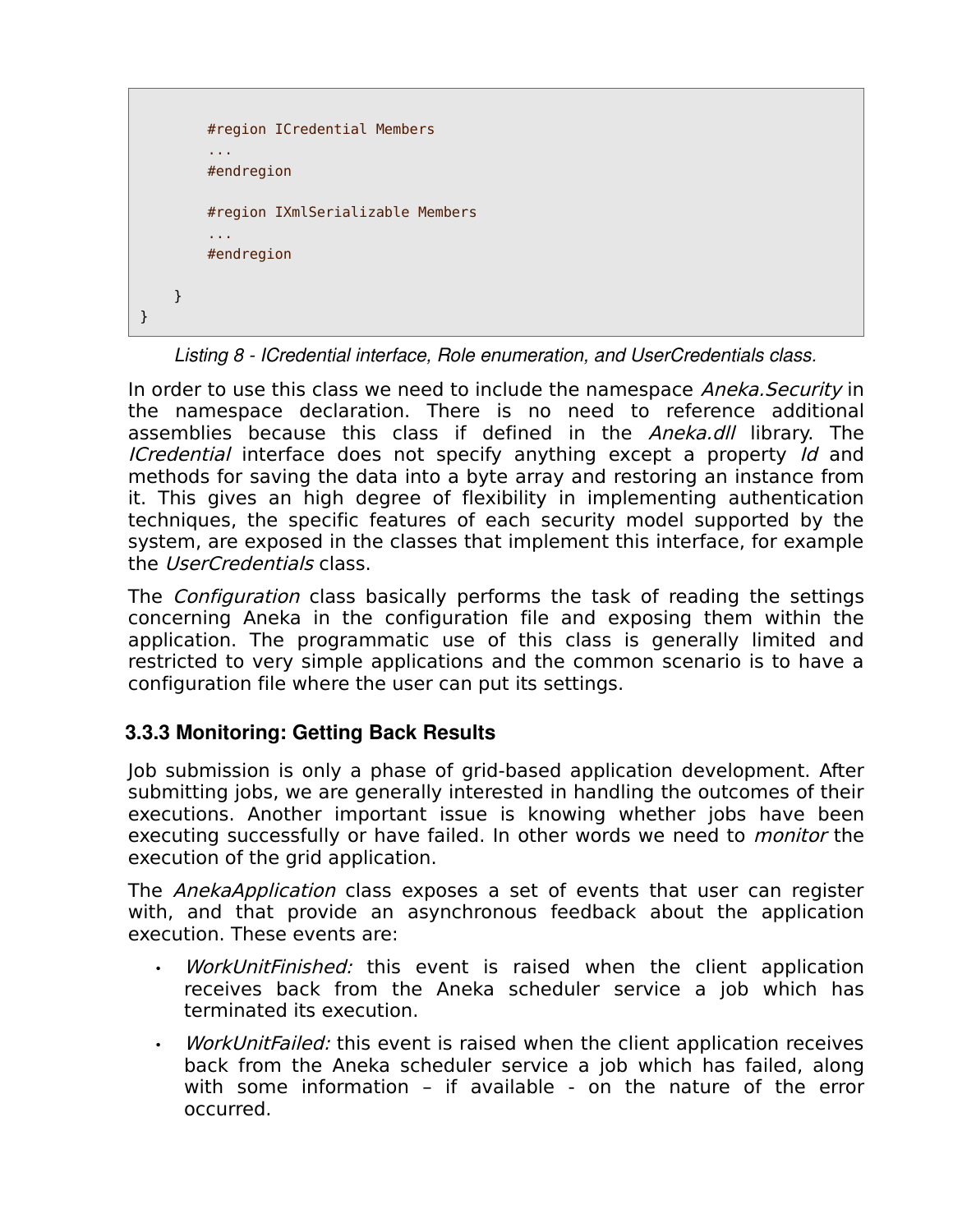- *WorkUnitAborted*: this event is raised when the user programmatically stops the execution of a work unit already submitted to Aneka.
- Application Finished: this event is raised by the client application as soon as the application termination condition is verified. This can be detected automatically or with the contribution of the user.

WorkUnitFinished, WorkUnitFinished, and WorkUnitAborted are of the same type: EventHandler<WorkUnitEventArgs<W>>. Listing 8 shows the WorkUnitEventArgs class and the enumeration WorkUnitState.

```
namespace Aneka.Entity 
{
    /// <summary>
    /// Class WorkUnitEventArgs. Defines the information related to change status
    /// event of a WorkUnit. It basically shows the information on the WorkUnit 
    /// instance, its status, and an exception if occurred during execution.
    /// </summary>
     [Serializable]
    public class WorkUnitEventArgs : EventArgs
    {
         /// <summary>
         /// Gets the work unit instance related to the event.
         /// </summary>
         public WorkUnit WorkUnit { get { ... } }
         // constructors...
     }
     /// <summary>
     /// Enum WorkUnitState. Defines the possible states of a WorkUnit.
     // </summary>
     public enum WorkUnitState
     {
        /// <summary>
       /// The work unit has not been started yet.
         /// </summary>
       Unstarted = 0,
        /// <summary>
         /// The work unit is running on some node of the grid.
        /// </summary>
       Running = 1,
         /// <summary>
         /// The work unit has been stopped.
        11/ \leq/summary>
        Stopped = 2,
         /// <summary>
         /// The work unit is suspended (Not used at the moment).
        // </summary>
        Suspended = 3,
```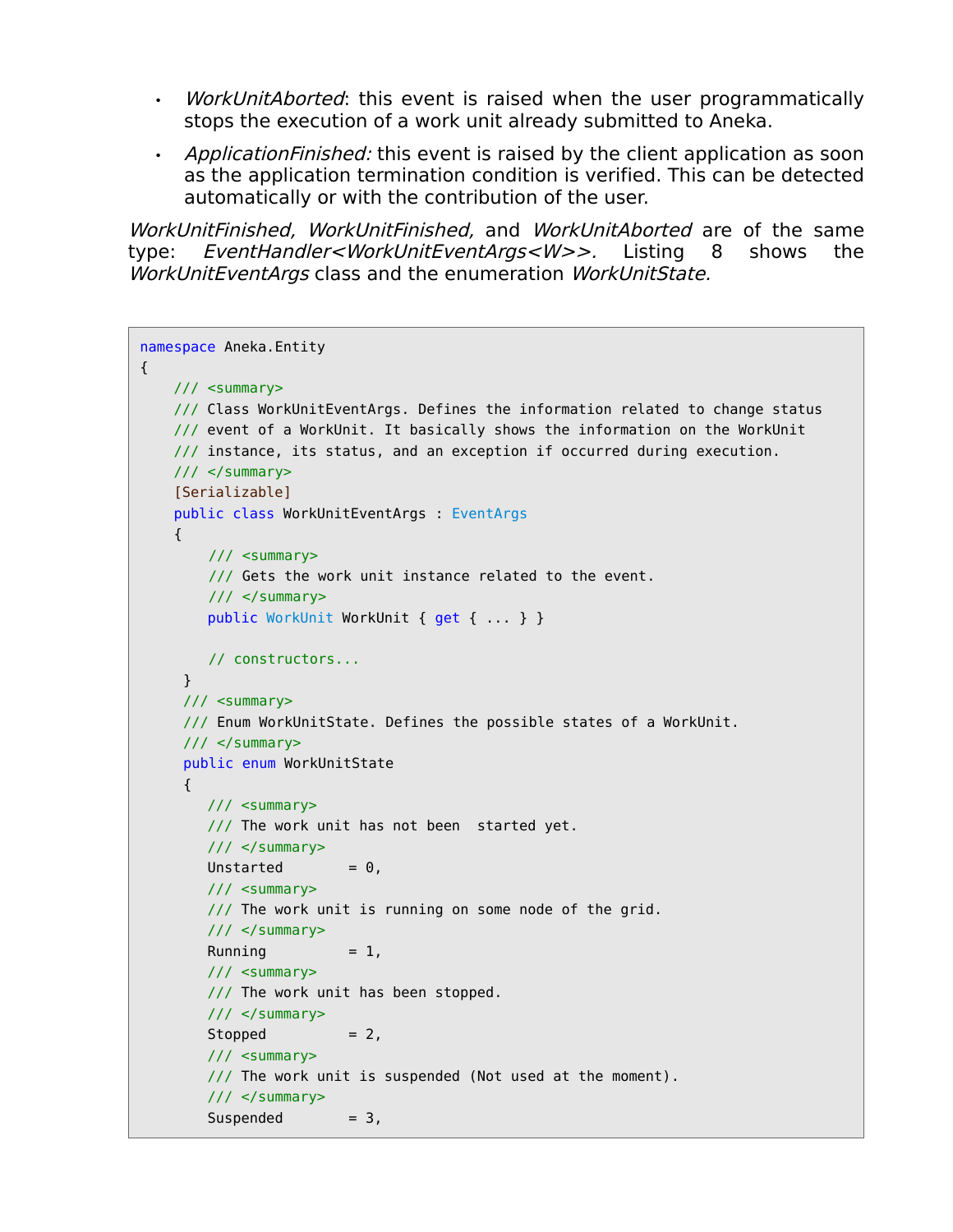```
 /// <summary>
    /// The work unit has started. (Used in the Thread Model)
   11/ \leq/summary>
   Started = 4,
    /// <summary>
    /// The work unit has been queued.
   11/ \leq/summary>
   Queued = 5,
    /// <summary>
    /// The work unit failed.
    /// </summary>
   Failed = 6, /// <summary>
    /// The work unit has been rejected.
    /// </summary>
   Rejected = 7 /// <summary>
    /// The work unit is waiting for input files to be moved on the server.
    /// </summary>
   StagingIn = 8, /// <summary>
    /// The work unit has completed its execution and it is waiting for its
    /// files to be moved on the client.
    /// </summary>
   StagingOut = 9, /// <summary>
   /// The instance has been aborted by the user.
    /// </summary>
   \text{Aborted} = 10,
    /// <summary>
    /// The instance has terminated its execution successfully and all its
    /// depending output files have been downloaded.
   // / </summary>
   Completed = 11, /// <summary>
    /// The instance was running and for some reason has been terminated by
    /// the infrastructure and rescheduled.
    /// </summary>
   Rescheduled = 12 }
```
Listing 9 - Configuration class public interface and WorkUnitState enumeration.

}

The WorkUnitEventArgs class provides only one property: WorkUnit. Once we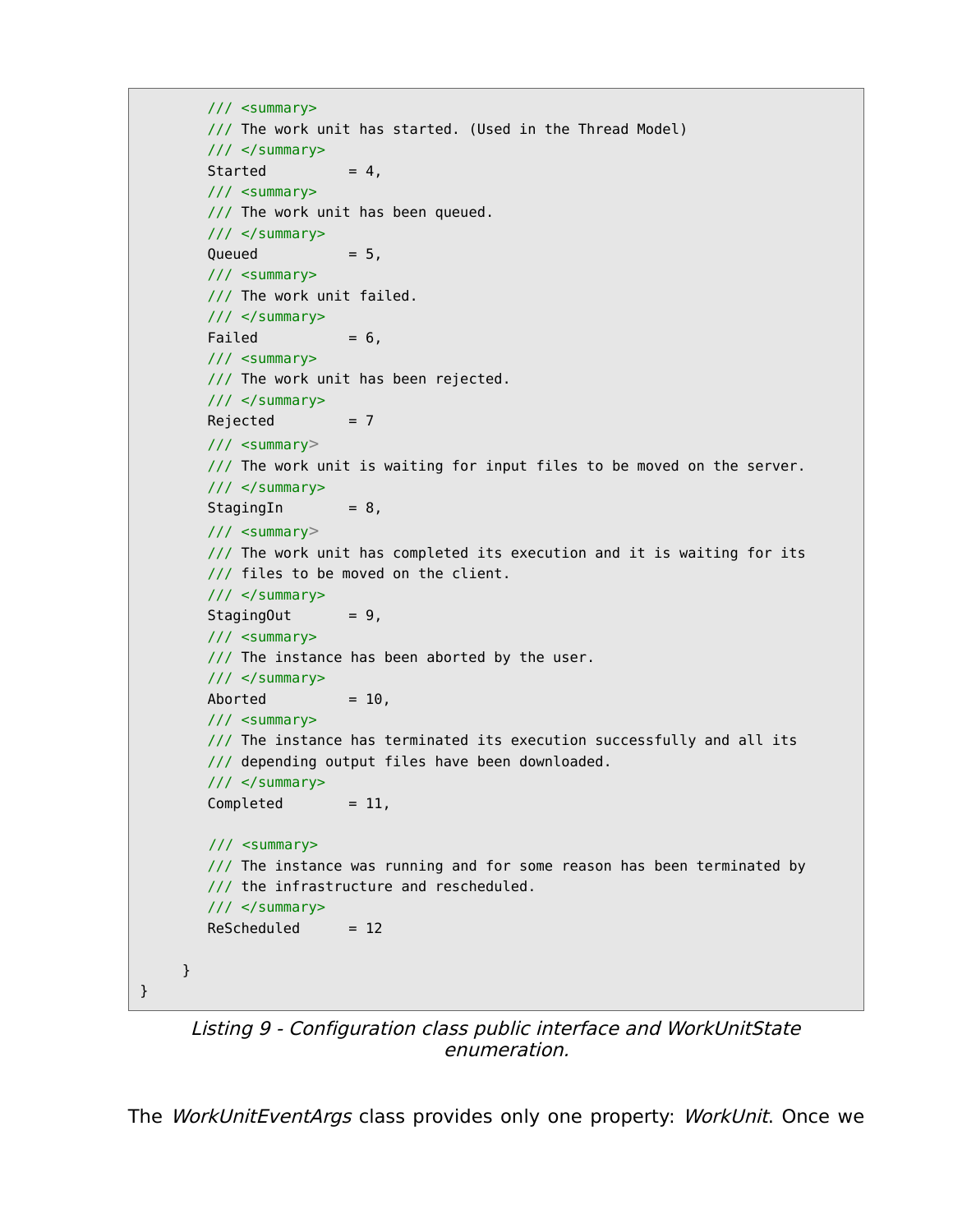get a reference to the WorkUnit we can query its State property to get information about the work unit status according to the values of the enumeration WorkUnitState.

When the event *WorkUnitFailed* is raised the corresponding the user should expect only the values *Failed, Rejected*, and *Stopped.* In this case it is possible to look at the *Exception* property of the *WorkUnit* instance. This property can be helpful in discovering the origin of the failure. There could be different causes originating this event:

- The computing node on which the task was executed failed. In this case Aneka will send back a *WorkUnitFailed* event by setting the Status property of the *WorkUnit* to *Failed* and by setting the *Exception* property to System.Exception with "Resource Failure" as message. This condition raises the WorkUnitFailed event if and only if the ResubmitMode on the WorkUnit instance has been set to ResubmitMode.MANUAL.
- The task execution has been rejected. This case only applies in case of using advance reservation. Advance reservation allows clients to reserve a future time slice for executing a work unit. This is an advanced feature and will not be discussed in this tutorial. The only thing important to mention is that in this case the *Status* property of the WorkUnit instance will be set to Rejected.
- The task execution failed because of an exception in the user code. This is the most common case. If the task fails because of an exception in the user code the Status property is set to *WorkUnitState.Failed* and the Exception property will contain the remote exception which generated the failure.

## **Handling Properly the WorkUnitFailed Event**

It is always wise to perform null value checks on the WorkUnit and the Exception property of the WorkUnit instance, in case of WorkUnitFailed events. Since something has gone wrong on the remote computation node and we are not sure about the cause, we cannot be sure that all the data of the failure have been collected.

While we are always assured that the *WorkUnit* property of the event argument is not null, but we cannot ensure this for its *Exception* property.

The *WorkUnitAborted* event is raised only in case the user actively stops the execution of a work unit that has been already submitted. This event is useful when multiple software components are monitoring the activity of the application. In this scenario one software component can stop the execution of the work unit and the other one can get notified of this action.

In case of WorkUnitFinished the state property will then be set to Stopped.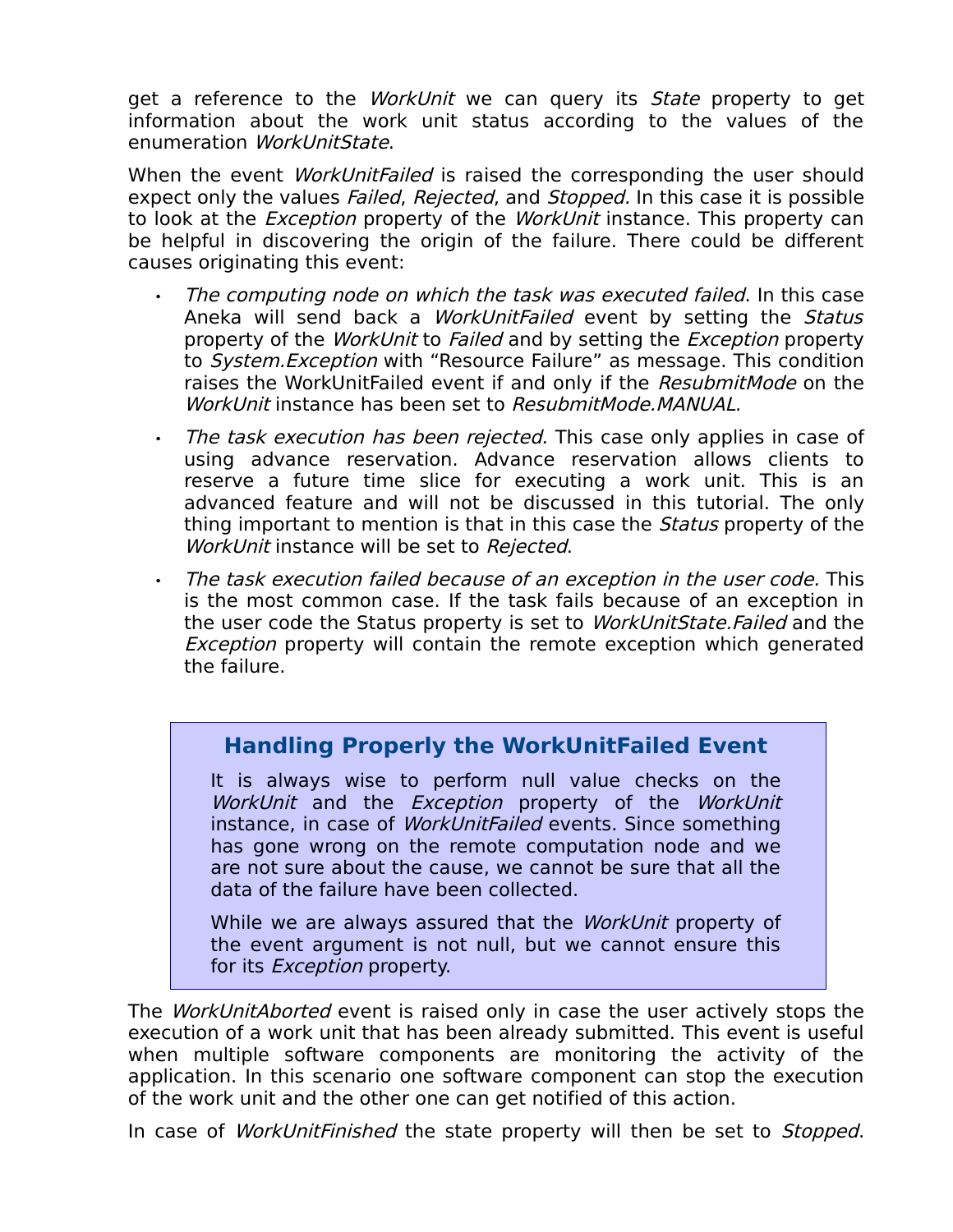This is the simplest case: we can then access the *WorkUnit* property - that in the case of task model would be of type *AnekaTask -* to access all the data of the *WorkUnit* and getting back the results.

The case of the *ApplicationFinished* event is simpler. As shown in Listing 10, the *ApplicationEventArgs* class only contains one property that is the duration of the entire execution of the application.

```
namespace Aneka.Entity 
{
    /// <summary>
     /// Class ApplicationEventArgs. Event argument class providing information about
     /// the execution of a grid application.
     /// </summary>
     [Serializable]
     public class ApplicationEventArgs : EventArgs
     {
         /// <summary>
         /// Gets the duration of the execution of the grid application.
         /// </summary>
        public TimeSpan Duration { get { ... } }
         ...
         // constructors...
     }
}
```
Listing 10 - ApplicationEventArgs class public interface.

It is now possible to write the user code that will collect the results. Basically what we need to do is to register handlers with these events and process the data inside the event handlers. We are not interested in handling the WorkUnitAborted event because there is only one component monitoring the life cycle of the application. In order to show how this can be done we will extend the previous example (See Listing 3) by adding the code to obtain the value of the Gaussian distribution and saving it into an array. We will also handle the case of tasks failed. Here is the list of the steps to perform:

- 1. Define a static *Dictionary<double,double>* called *samples* and instantiate it at the beginning of the *Main* method.
- 2. Define a static integer field called failed and set it to 0 at the beginning of the *Main* method.

```
// File: MyTaskDemo.cs
using Aneka.Entity;
using Aneka.Tasks;
```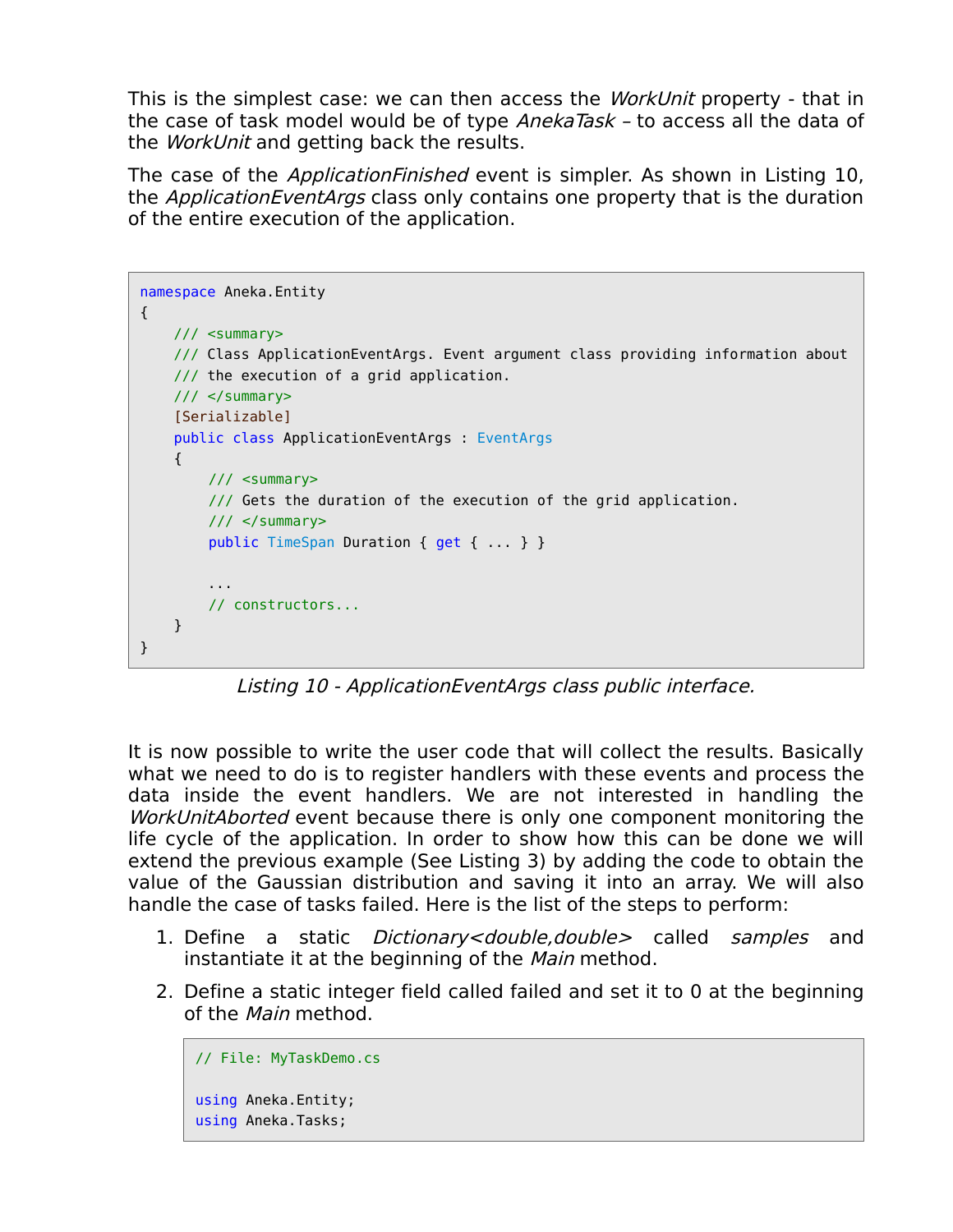```
// adding some useful namespaces
using System;
using System.Collection.Generics;
namespace Aneka.Examples.TaskDemo 
{
     .... 
     class MyTaskDemo
     {
         /// <summary>
         /// failed task counter
         /// </summary>
         private static int failed;
         /// <summary>
         /// Dictionary containing sampled data.
         /// </summary>
         private static Dictionary<double,double> samples;
         /// <summary>
         /// Program entry point.
         /// </summary>
         /// <param name="args">program arguments</param>
         public static void Main(string[] args) 
         {
              samples = new Dictionary<double,double>();
            failed = 0;
             .....
         }
     }
}
```
3. For each iteration of the for loop put an entry into the dictionary samples where the key is the value of  $x$  of the current iteration, and the value is the constant *double.NaN.* 

```
// File: MyTaskDemo.cs
using Aneka.Entity;
using Aneka.Tasks;
namespace Aneka.Examples.TaskDemo 
{
      ....
           while (min \leq max)
            {
                // Step 2. create a task instance
                MyTask task = new MyTask();
               task.X = min; // Step 3. Wrap into AnekaTask
```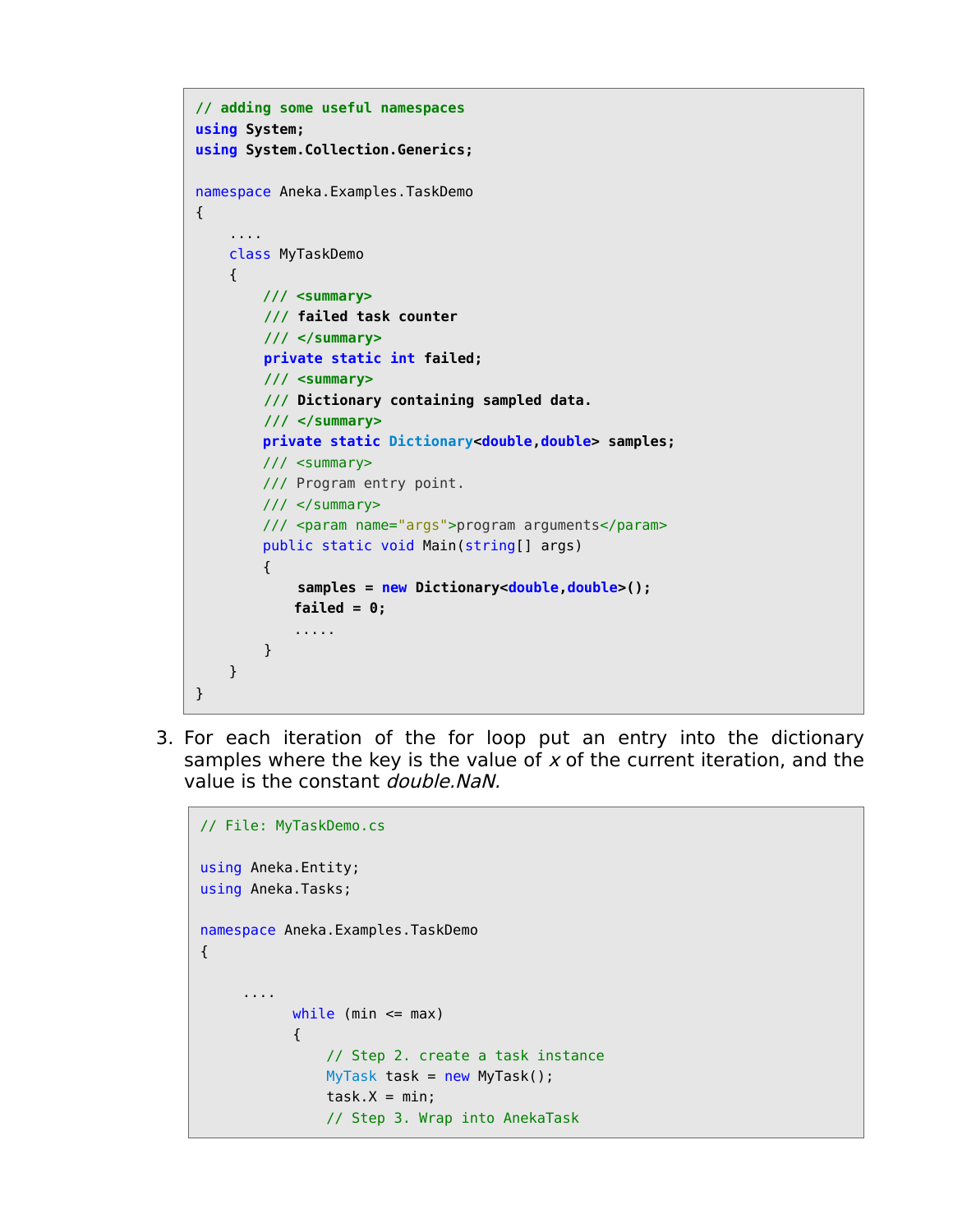```
AnekaTask gt = new AnekaTask(task);
                // Step 4. Submit the execution
                app.ExecuteWorkUnit(gt);
                   // map key to double.NaN
                   samples[task.X] = double.NaN;
               min += step;
            }
     ....
}
```
- 4. Define a static handler for the *WorkUnitFinished* event and register it with the event (OnWorkUnitFinished).
- 5. Define a static handler for the *WorkUnitFailed* event and register it with the event (OnWorkUnitFailed).
- 6. Define a static handler for the ApplicatioFinished event and register it with the event (*OnApplicationFinished*).

```
// File: MyTaskDemo.cs
     ....
            /// <summary>
            /// Program entry point.
            /// </summary>
            /// <param name="args">program arguments</param>
            public static void Main(string[] args) 
\{samples = new Dictionary<double,double>();
                  failed = 0;
                  AnekaApplication<AnekaTask,TaskManager> app
                                                          = Setup(args);
                  // registering with the WorkUnitFinished
                  // event
                  app.WorkUnitFinished +=
                     new EventHandler<WorkUnitEventArgs<AnekaTask>>
                     (OnWorkUnitFinished);
                  // registering with the WorkUnitFailed
                  // event
                  app.WorkUnitFailed +=
                     new EventHandler<WorkUnitEventArgs<AnekaTask>>
                     (OnWorkUnitFailed);
                  // registering with the ApplicationFinished
                  // event
                  app.ApplicationFinished +=
                     new EventHandler<ApplicationEventArgs>
                     (OnApplicationFinished);
                  .....
```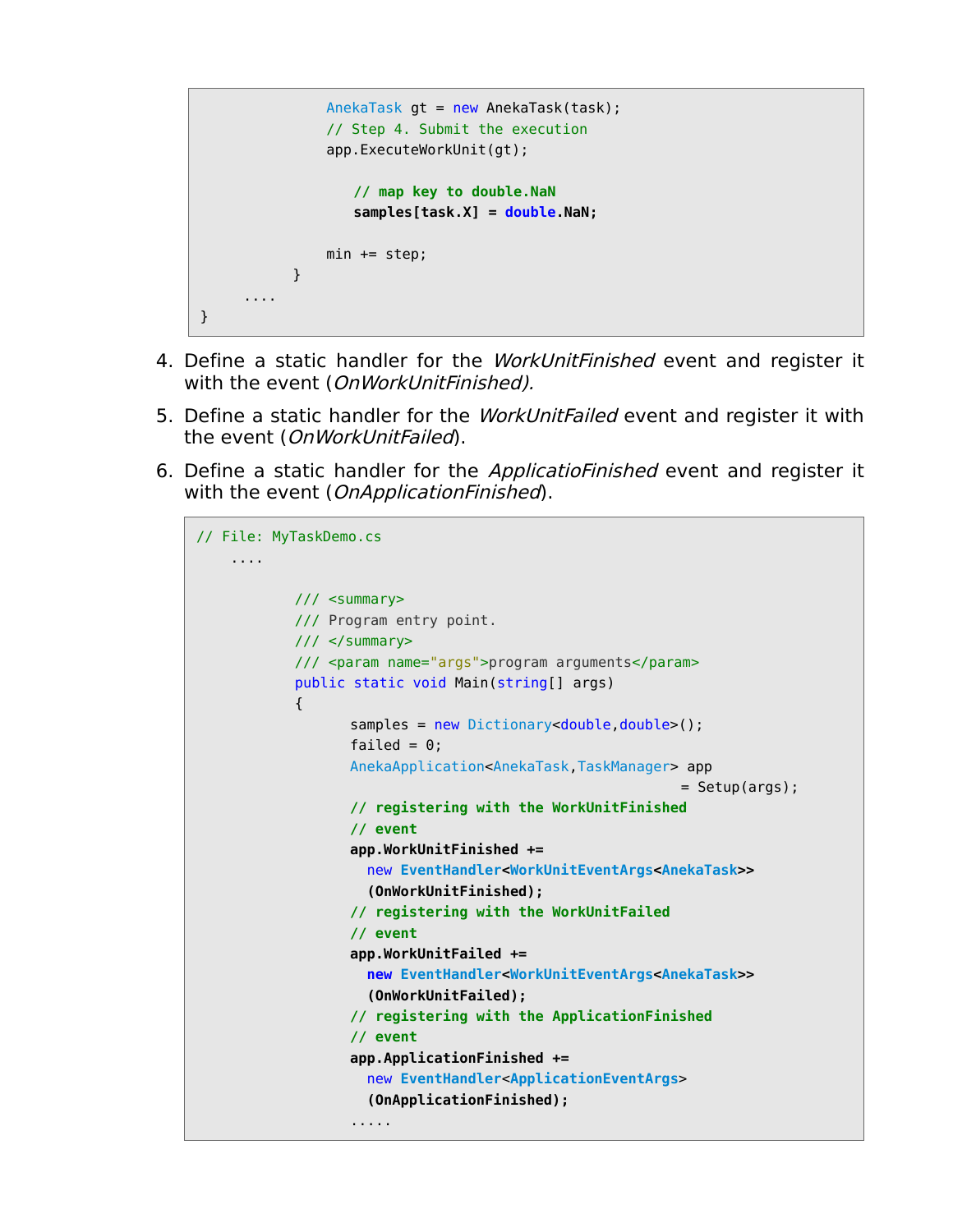```
}
              ....
      }
}
```
7. Inside the method *OnWorkUnitFinished* defined write the code required to unwrap the MyTask instance from the WorkUnit property and to replace the *double.NaN* value with the value of the Result property, for the corresponding value of  $X$ .

```
// File: MyTaskDemo.cs
     ....
            /// <summary>
            /// Handles the WorkUnitFinished event.
            /// </summary>
            /// <param name="sender">event source</param> 
            /// <param name="args">event arguments</param>
             public static void OnWorkUnitFinished(object sender,
                                                     WorkUnitEventArgs args) 
 {
                  MyTask task = args.WorkUnit.UserTask as MyTask;
                  lock(samples) 
                  {
                         samples[task.X] = task.Result;
                  }
           }
     ....
```
8. Inside the method *OnWorkUnitFailed w*rite the code to increment the failed static field of one unit.

```
// File: MyTaskDemo.cs
     ....
            /// <summary>
            /// Handles the WorkUnitFailed event.
            /// </summary>
            /// <param name="sender">event source</param> 
           /// <param name="args">event arguments</param>
            public static void OnWorkUnitFailed(object sender,
                                       WorkUnitEventArgs<AnekaTask> args) 
 {
                  Threading.Interlock.Increment(failed);
           }
     ....
```
9. Inside the method *OnApplicationFinished* write the code for dumping the data of the dictionary and the number of task failed.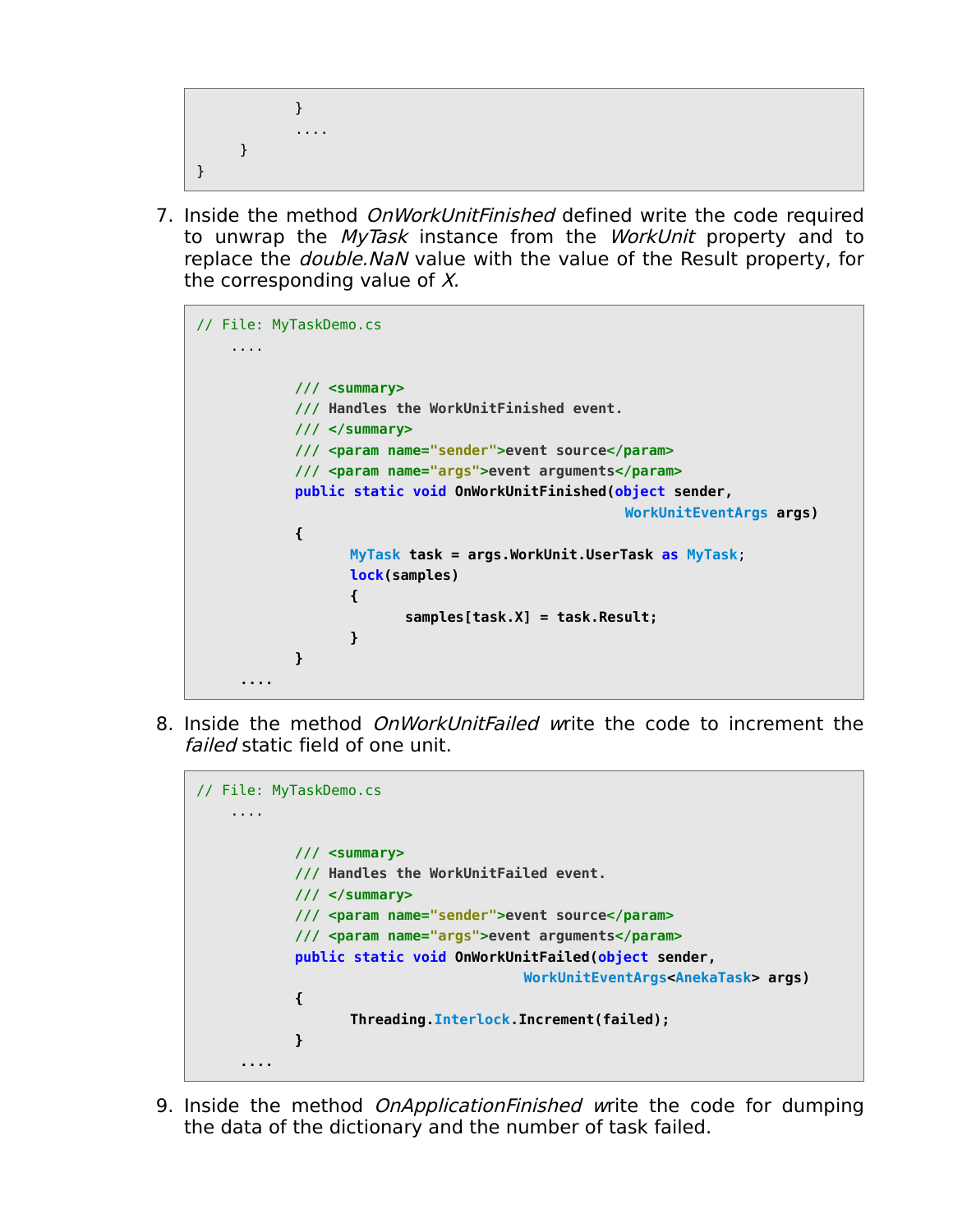```
// File: MyTaskDemo.cs
     ....
            /// <summary>
            /// Handles the ApplicationFinished event.
            /// </summary>
            /// <param name="sender">event source</param>
            /// <param name="args">event arguments</param> 
           public static void OnApplicationFinished(object sender, 
                                                  ApplicationEventArgs args) 
 {
                  // we do not need to lock anymore
                  // the samples dictionary because the
                  // asynchronous events are finished then
                  // there is no risk of races.
                  Console.WriteLine("Results");
                  foreach(KeyValuePair<double,double> sample in samples)
                  {
                         Console.WriteLine("{0}\t{1}",
                                            sample.Key, 
                                             sample.Value);
                  }
                  Console.WriteLine("Tasks Failed: " + failed);
           }
     ....
```
Writing the code for monitoring the application has been very straightforward. The only aspect that worth a further discussion is the synchronization management.

As previously said events are asynchronous because they are generated from the execution stack of another process. Since we cannot make any assumption on the timing of these events we cannot be sure they will not overlap. Indeed, it is frequent that multiple event calls to the WorkUnitFinished are run concurrently. Since these calls operate on the same data structure it is necessary to lock before invoking any operation on it. The same happens for the increment of the *failed* field. Conversely, while executing the handlers registered with the *ApplicationFinished* event, there are no concurrent calls then the synchronization code is not required.

We can observe that the synchronization strategy presented in this sample is really trivial. For more complex scenarios this infrastructure cannot be enough and a more sophisticated strategy involving semaphores can be required.

#### **3.3.4 Application Control and Task Resubmission**

As we have already said, The *AnekaApplication* class provides methods for controlling its the execution on Aneka. We already have seen how to submit tasks by using two different strategies. And how these strategies affect the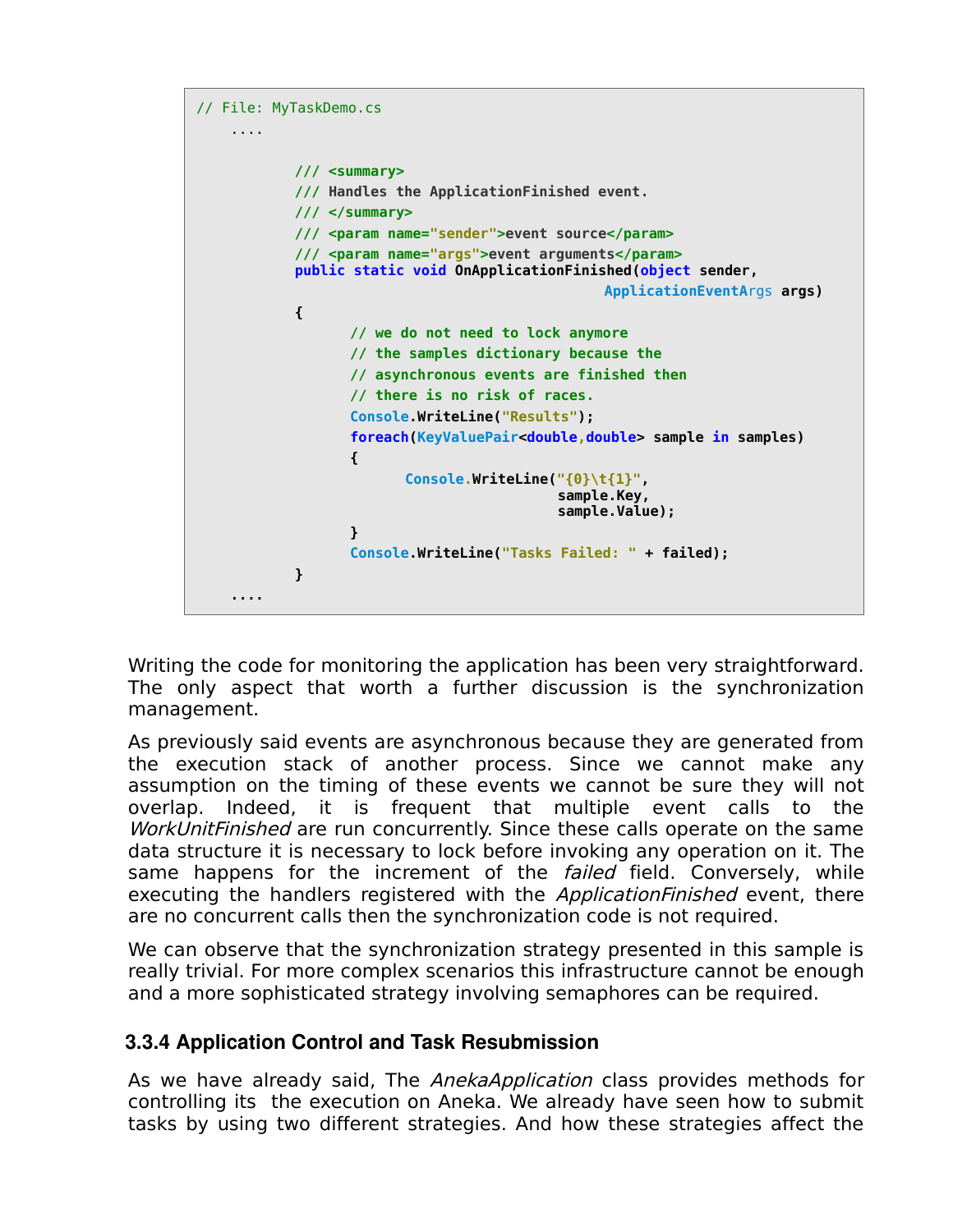evaluation of the stop condition of the grid application. But we do not have shown how the user can programmatically stop the execution of the application. This is accomplished by the AnekaApplication. StopExecution() method.

By calling *StopExecution*() the user terminates the execution of the grid application on Aneka and aborts all the tasks still running belonging to the application. This method represents the only way for the user ensure the termination of the *AnekaApplication* when the *SingleSubmission* property is set to false. Setting the *SingleSubmission* property to false is not really rare, indeed it is requirement when the user wants to resubmit tasks that have failed their execution and this implies the responsibility of communicating to the *AnekaApplication* instance when the application is terminated. In this case, it is necessary to keep trace of the execution of tasks in smarter way than the one presented in the previous section. In this section we will show how to handle task resubmission and programmatically control the termination of the grid application by using the *StopExecution()* method.

Task resubmission is simply performing by collecting the information of the task failed by registering an handler for the WorkUnitFailed event and, after having collected all the information about the failed task, creating a new instance of the *AnekaTask* class and resubmit it by calling the AnekaApplication.ExecuteWorkUnit(...) method. This action actually submit a new task with the same configuration of the failed one.

As pointed out in section 3.3.2, Aneka gives you the flexibility to control the task resubmission behavior by the ResubmitMode property in the Configuration class. Listing 11 shows all the possible values of ResubmitMode enumeration.

```
namespace Aneka.Entity 
{
    // <summary>
    /// Enum ResubmitMode. Enumerates the strategies available for handling work
     /// unit resubmission on failure.
    /// </summary>
    public enum ResubmitMode
    {
         /// <summary>
         /// Aneka will automatically handle task resubmission.
         /// </summary>
        AUTO = 0, /// <summary>
         /// Aneka will not handle task resubmission on node failure and will fire
         /// the WorkUnitFailed event.
        11/ \leq/summary>
        MANUAL = 1,
         /// <summary>
```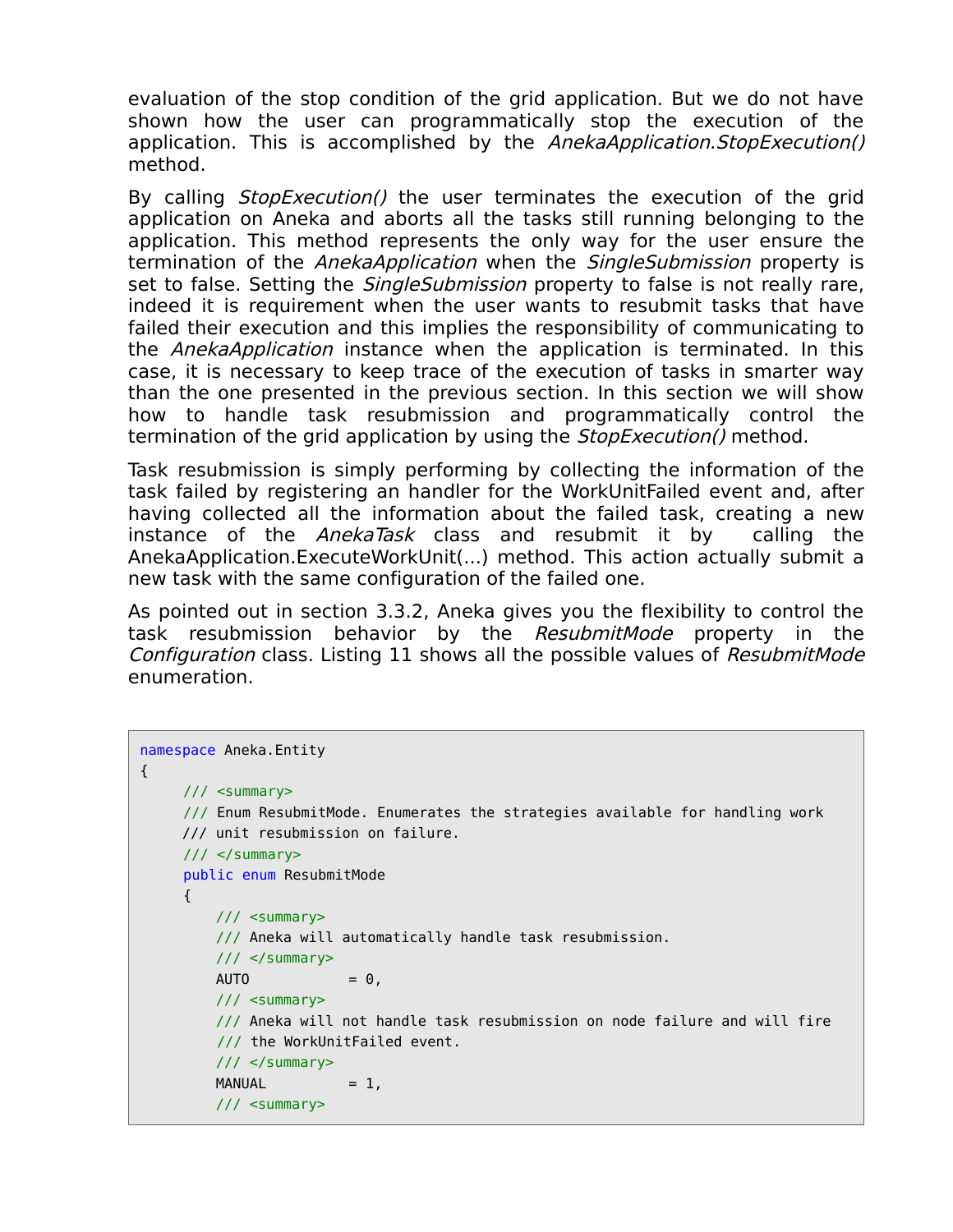```
 /// Inherit the value defined at configuration level.
     /// </summary>
   INHERIT = 2, }
```
}

*Listing 11 ResubmitMode enumeration.*

The default configuration for any AnekaApplication instance is ResubmitMode.AUTO. As previously said this means that Aneka will automatically handle resubmission on task failure. It is also possible two specify the ResubmitMode.MANUAL, in this case Aneka will not handle task resubmission and will fire the event *WorkUnitFailed* for each work unit that does not complete successfully. It is important to notice that **only** in case ResubmitMode is set to MANUAL the client will be notified of task failure.

**NOTE:** It is important to notice that the value of ResubmitMode only influences the behavior of Aneka **when a computing node fails**. A work unit that fails because of the abnormal termination of the user task (such as an Exception originating from the work unit user code) will always raise the WorkUnitFailed event, without any regard to the value of ResubmitMode. In fact, there is no point in try to resubmit the execution of the user code without any action, because that code will probably always fail.

These are the only two values allowed for the ResubmitMode property in the Configuration class. There is, however, a third value which is ResumitMode.INHERIT. Such option is the default one for the ResubmitMode property of WorkUnit class and tells the work unit instance to inherit the configuration setting from the Configuration instance of the application.

The possibility of having a general task resubmission behavior and of tuning this behavior for the single tasks allows a great degree of flexibility in defining custom resubmission strategies. For example it is possible to select the manual resubmission mode only for critical tasks and let Aneka take care about all the other tasks resubmission. This strategy can be useful when timing is an important issue and when there are dependencies among tasks handled by the client application. In this tutorial we will only show how to handle the manual resubmission of all the tasks.

Manual task resubmission requires the SingleSubmission set to false. Given that, when handling task resubmission on the client side **we first have to define a termination condition** for the grid application. It is, actually, our responsibility to call the *AnekaApplication.StopExecution()* method to communicate to the AnekaApplication class to stop its execution. The general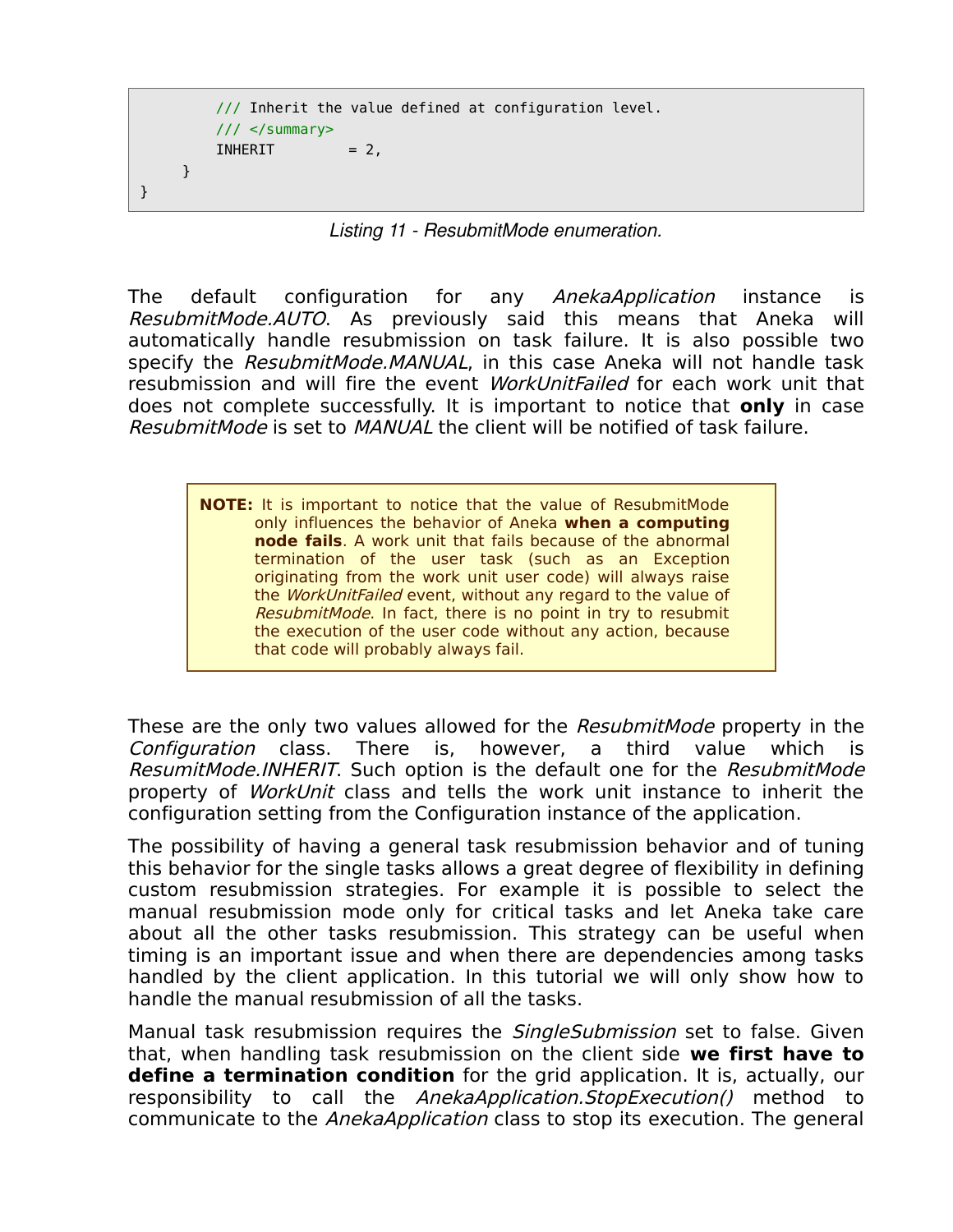rule of thumb is the following:

- 1. Identify a termination condition for your application.
- 2. Write the handler for the *WorkUnitFinished* event.
- 3. Inside the code of the handler check the termination condition and eventually call AnekaApplication.Stop().

Things become more complicate when we have to handle task resubmission, in this case it could possible that we have to modify some parameters which compose the termination condition.

Now we will extend the previous example in order to handle the manual resubmission and we will show how the problem can be easily solved when we have a fixed number of task to execute. We will proceed by devising two strategies:

- Strategy 1: Log Only. This strategy simply logs the failure of the task makes and updates the termination condition.
- Strategy 2: Full Care. This strategy resubmits the failed tasks until all the tasks have completed successfully.

Since we have a fixed number of tasks we can easily trace the execution of tasks by using two integer variables: *completed* and *total*. The first one will be incremented by one unit at each task completion, while the second one will store the total number of task that we expect to complete. The algorithm used to detect the application termination condition is then really straightforward:

- 1. The application terminates its execution when (total  $==$  completed) holds true.
- 2. Before starting to tasks submission set *current* to 0, and *total* to the number of tasks composing out application.
- 3. Inside the *WorkUnitFinished* event handler:
	- 1. increment by one unit the value of *completed*;
	- 2. check whether *total* is equal to *completed*;
	- 3. if the two values are equal call AnekaApplication. StopExecution();

We can finally register an handler with the *ApplicatioFinished* event to post process all the tasks.

#### **Implementing Strategy 1: Log Only.**

In this case, since we do not need to resubmit the tasks the number of total tasks that we expect to complete decreases by one unit at each task failure. Then in this strategy we have to properly handle this condition into the WorkUnitFailed event handler. The algorithm needs to be modified by introducing a step 4 as the following:

4. Inside the *WorkUnitFailed* event handler: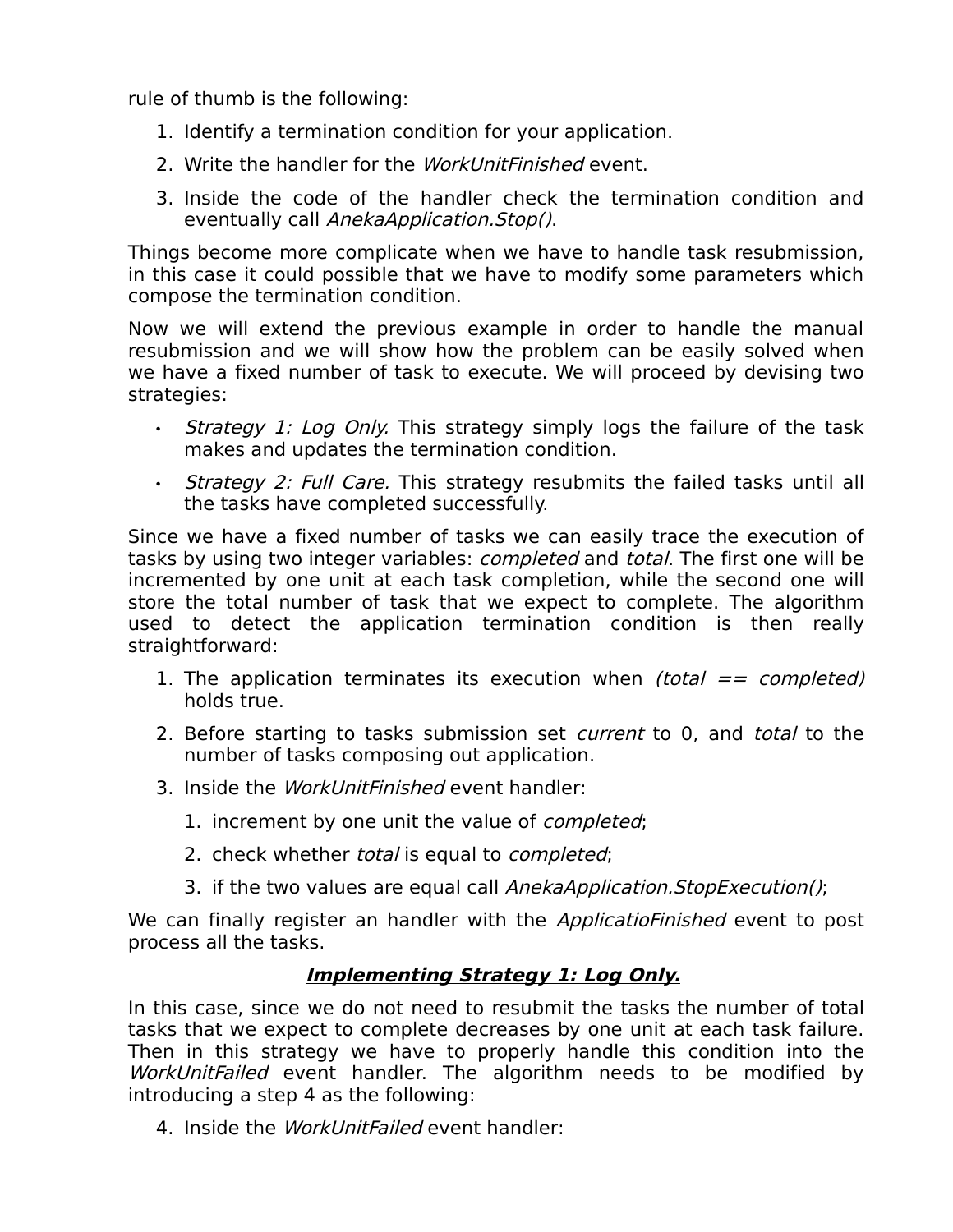- 1. decrement by one unit the value of total;
- 2. check whether total is equal to completed;
- 3. if the two values are equal call AnekaApplication. StopExecution();
- 4. eventually log the failure of the task (failed field).

We can observe that since we are modifying the same variables in two different event handlers we should use a single synchronization object that is expressively added to the application by defining a static object field synchLock and initializing it (just call new object()) into the Main method, before submitting the tasks. Inside the two event handlers wrap all the code into the a *lock(synchLock) { ...* } block. This practice instead of using Interlock.Increment(...) and Interlock.Decrement(...) ensures that change to the counters and the check for the termination condition are executed atomically in each event handler.

#### **Implementing Strategy 2: Full Care.**

In this case, we do not have to make any change to the general algorithm but we have to handle the task resubmission on the client side. This can be easily done inside the *WorkUnitFailed* event handler. It is just necessary to:

- 1. create a new instance of the AnekaTask class;
- 2. configure it with the UserTask property of the failed task;
- 3. call the AnekaApplication. Execute WorkUnit(...) method by passing to it the newly created AnekaTask instance.

We just want to observe that either the WorkUnit property of the WorkUnitStatusArgs instance or the UsertTask property of the WorkUnit instance can be null. In this case we need to implement a local cache of all the submitted tasks in order to be able to resubmit the tasks.

Listing 12 shows the complete application with an implementation of both the two strategies.

```
// File: MyTaskDemo.cs
using System;
using System.Threading;
using System.Collections.Generic;
using Aneka.Entity;
using Aneka.Security;
using Aneka.Tasks;
namespace Aneka.Examples.TaskDemo 
{
     /// <summary>
```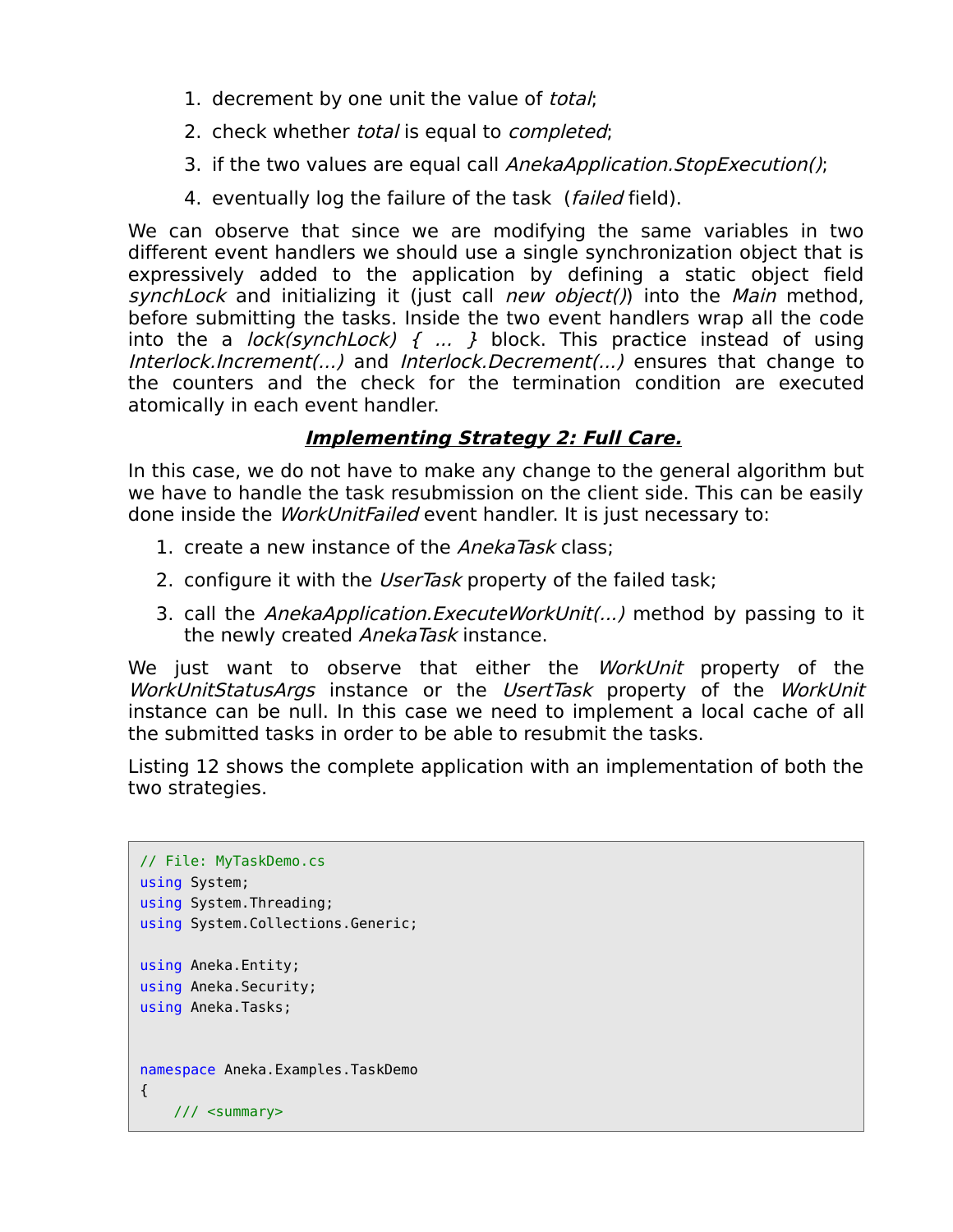```
 /// Class MyTask. Simple task function wrapping
 /// the Gaussian normal distribution. It computes
 /// the value of a given point.
 /// </summary>
 [Serializable]
 public class MyTask : ITask
 {
     /// <summary>
    /// value where to calculate the Gaussian normal distribution.
    11/ \leq/summary>
    private double x;
    /// <summary>
    /// Gets, sets the value where to calculate the Gaussian normal distribution.
    /// </summary>
   public double X { get { return this.x; } set { this.x = value; } }
    /// <summary>
    /// value where to calculate the Gaussian normal distribution.
    /// </summary>
    private double result;
    /// <summary>
    /// Gets, sets the value where to calculate the Gaussian normal distribution.
    /// </summary>
    public double Result
    { 
       get { return this.result; } 
       set { this.result = value; }
    }
    /// <summary>
    /// Creates an instance of MyTask.
    /// </summary>
    public MyTask() {}
    #region ITask Members
    /// <summary> 
    /// Evaluate the Gaussian normal distribution
    /// for the given value of x.
    /// </summary>
    public void Execute()
    { 
       this.result = (1 / (Math.Sqrt(2 * Math.PI))) *Math Exp(- (this.x * this.x) / 2);
    }
    #endregion
 }
 /// <summary>
 /// Class MyTaskDemo. Simple Driver application that shows how to create tasks
 /// and submit them to the grid, getting back the results and handle task
```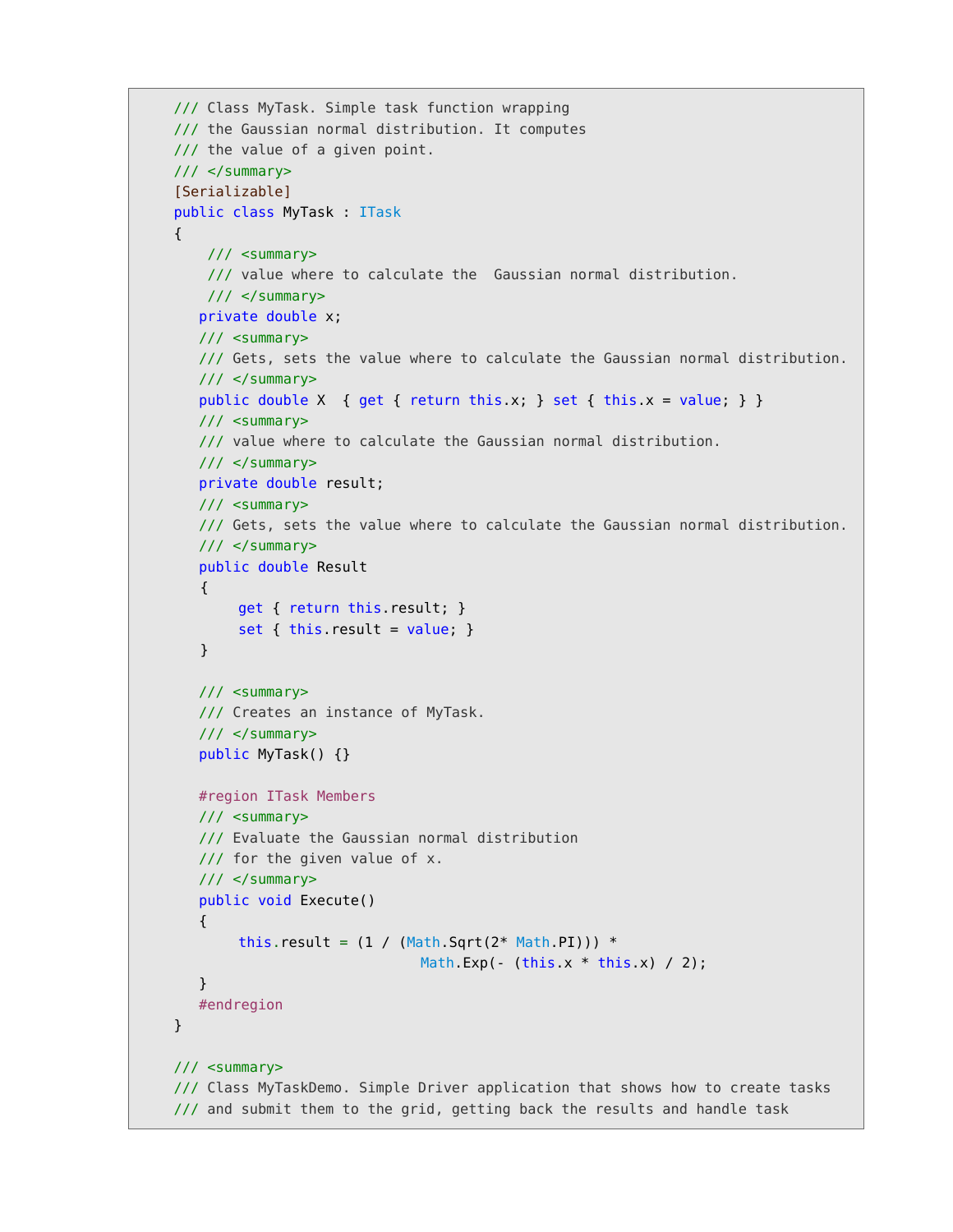```
 /// resubmission along with the proper synchronization.
 /// </summary>
 class MyTaskDemo
 {
    /// <summary>
    /// failed task counter
    /// </summary>
    private static int failed;
    /// <summary>
    /// completed task counter
    /// </summary>
    private static int completed;
    /// <summary>
    /// total number of tasks submitted
    /// </summary>
    private static int total;
    /// <summary>
    /// Dictionary containing sampled data
    /// </summary>
    private static Dictionary<double,double> samples;
    /// <summary>
    /// synchronization object
    /// </summary>
    private static object synchLock;
    /// <summary>
    /// sempahore used to wait for application termination
    /// </summary>
    private static AutoResetEvent semaphore;
    /// <summary>
    /// grid application instance
    /// </summary>
    private static AnekaApplication<AnekaTask,TaskManager> app;
    /// <summary>
    /// boolean flag indicating which task failure management strategy to use. 
    /// If true the Log Only strategy will be applied, if false the Full Care
    /// strategy will be applied.
    /// </summary>
    private static bool bLogOnly = false;
    /// <summary>
    /// Program entry point.
    /// </summary>
    /// <param name="args">program arguments</param>
    public static void Main(string[] args) 
    {
        Console.WriteLine("Setting Up Grid Application..");
```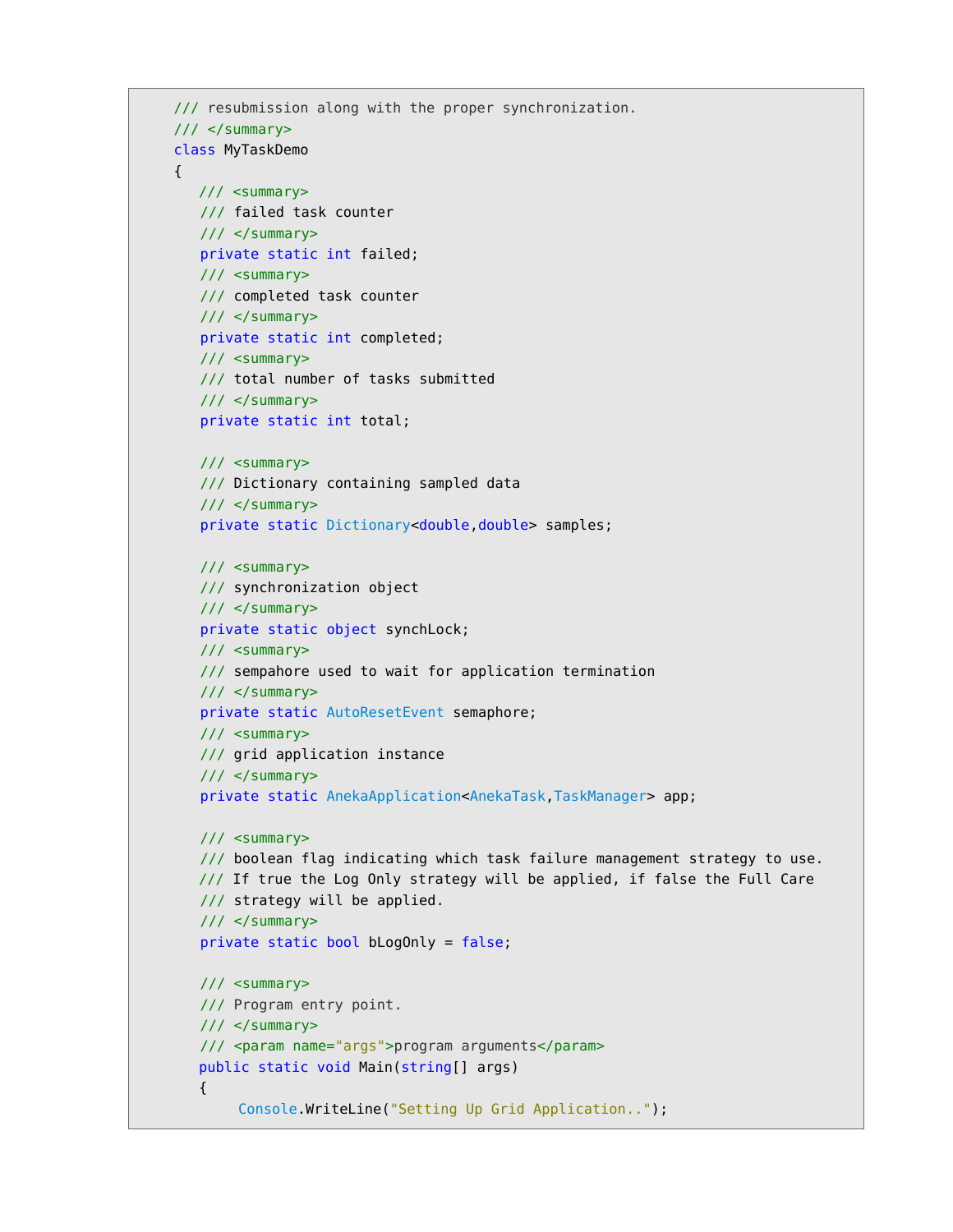```
app = Setup(args);
            // create task instances and wrap them
            // into AnekaTask instances
           double step = 0.01;
           double min = -2.0;
           double max = 2.0;
           // initialize trace variables.
           total = 400; // (max - min) / step
           completed = 0;failed = 0;
           samples = new Dictionary<double, double>();
           // initialize synchronization data.
           synchLock = new object();
           semaphore = new AutoResetEvent(false);
           // attach events to the grid application
           AttachEvents(app);
           Console.WriteLine("Submitting {0} tasks...", total);
           while (min \leq max)
\{ // create a task instance
                 MyTask task = new MyTask();
                 task.X = min;samples.Add(task.X, double.NaN);
                  // wrap the task instance into a AnekaTask
                 AnekaTask gt = new AnekaTask(task);
                   // submit the execution
                   app.ExecuteWorkUnit(gt);
                  min += step; }
           Console.WriteLine("Waiting for termination...");
           semaphore.WaitOne();
           Console.WriteLine("Application finished.");
       }
       #region Helper Methods
       /// <summary>
       /// AnekaApplication Setup helper method. Creates and
       /// configures the AnekaApplication instance.
       /// </summary>
       /// <param name="args">program arguments</param>
       private static AnekaApplication<AnekaTask,TaskManager> Setup(string[] args) 
       {
             Configuration conf = Configuration.GetConfiguration();
```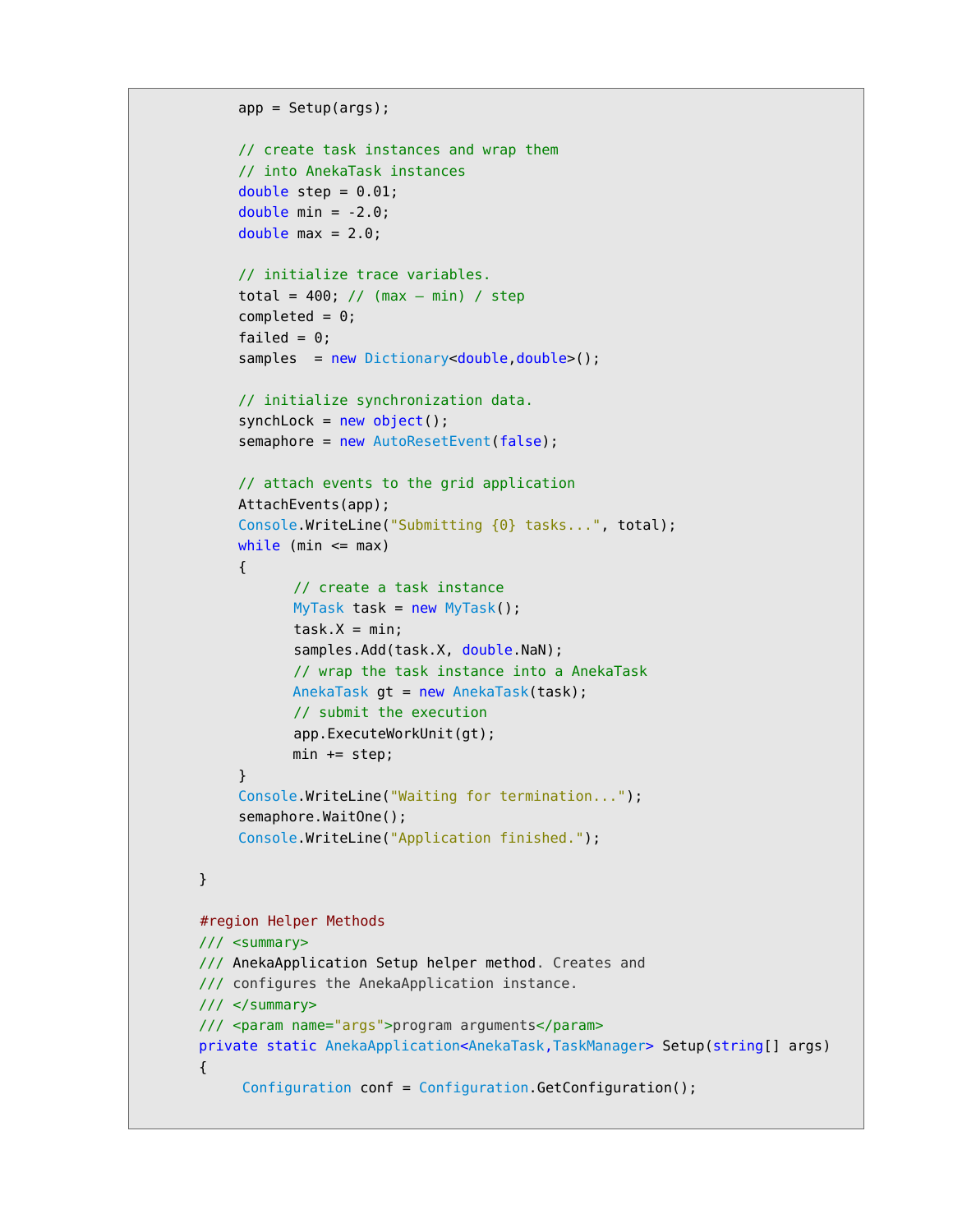```
// ensure that SingleSubmission is set to false
     // and that ResubmitMode to MANUAL.
     conf.SingleSubmission = false;
     conf.ResubmitMode = ResubmitMode.MANUAL;
     conf.JserCredential = new UserCredential(user, pass);AnekaApplication<AnekaTask,TaskManager> app =
           new AnekaApplication<AnekaTask,TaskManager>"MyTaskDemo", conf);
     // ensure that SingleSubmission is set to false
     if (\text{args.Length} == 1){
           bLogOnly = \text{(args[0]} == \text{``LogOnly''} ? true : false);
     }
     return app;
 }
 /// <summary>
 /// Attaches the events to the given instance of the AnekaApplication class.
 /// </summary>
 /// <param name="app">grid application</param>
 private static void AttachEvents(AnekaApplication<AnekaTask,TaskManager> app)
 {
     // registering with the WorkUnitFinished event
     app.WorkUnitFinished += 
           new EventHandler<WorkUnitEventArgs<AnekaTask>>(OnWorkUnitFinished);
     // registering with the WorkUnitFinished event
     app.WorkUnitFailed +=
           new EventHandler<WorkUnitEventArgs<AnekaTask>>(OnWorkUnitFailed);
     // registering with the ApplicationFinished event
     app.ApplicationFinished +=
           new EventHandler<ApplicationEventArgs>(OnApplicationFinished);
 }
 /// <summary>
 /// Dumps the results to the console along with some information about the
 /// task failed and the tasks used.
 /// </summary>
 private static void ShowResults() 
 {
     // we do not need to lock anymore the samples dictionary because the
     // asynchronous events are finished then there is no risk of races.
     Console.WriteLine("Results");
     foreach(KeyValuePair<double,double> sample in samples)
     {
        Console.WriteLine("{0}\t{1}", sample.Key, sample.Value);
     }
     Console.WriteLine("Tasks Failed: " + failed);
     string strategy = bLogOnly ? "Log Only" : "Full Care";
     Console.WriteLine("Strategy Used: " + strategy);
```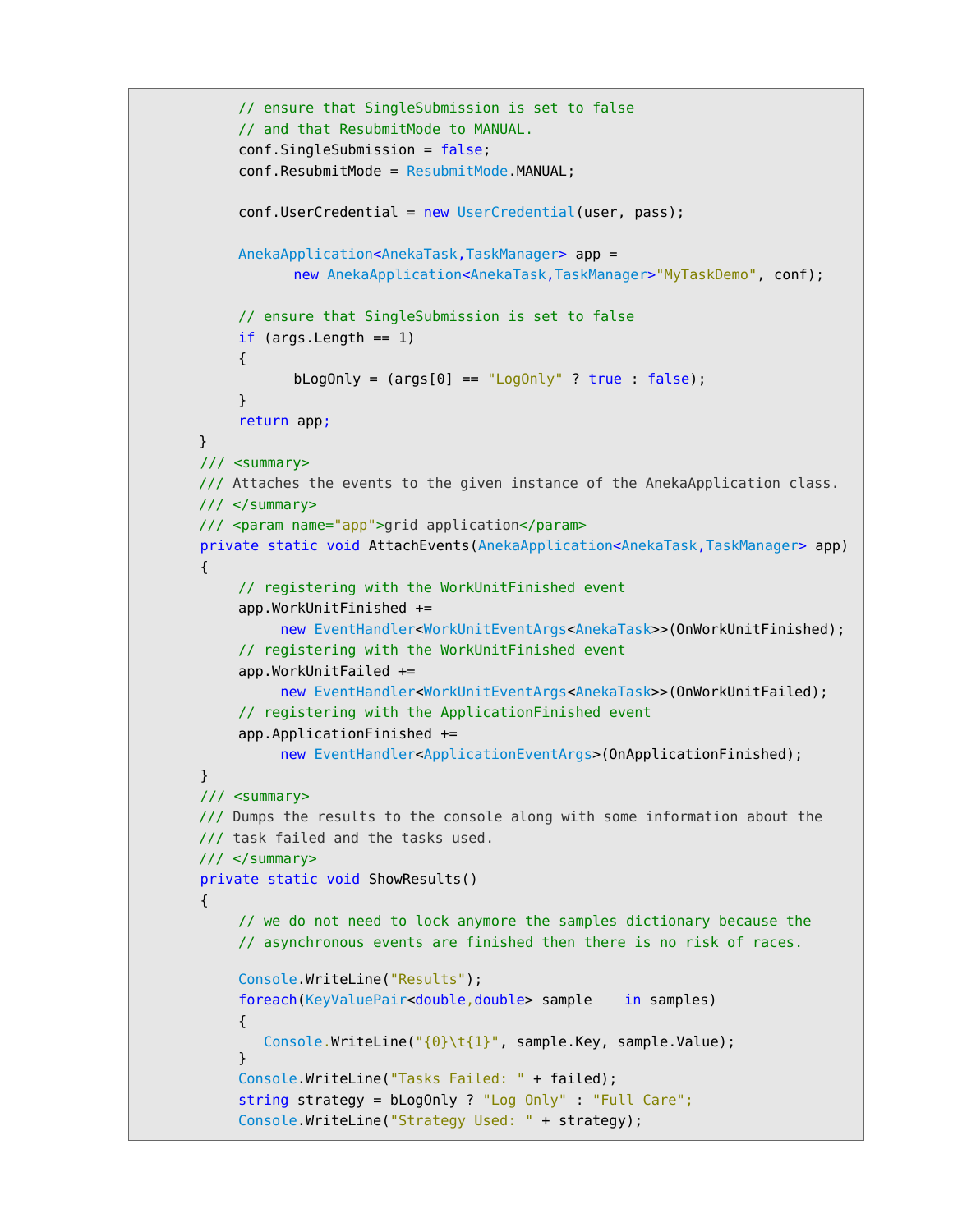```
 }
 #endregion
 #region Event Handler Methods
 /// <summary>
 /// Handles the WorkUnitFailed event.
 /// </summary>
 /// <param name="sender">event source</param>
 /// <param name="args">event arguments</param>
 public static void OnWorkUnitFailed(object sender,
                                      WorkUnitEventArgs<AnekaTask> args)
 {
    if (blogOnly == true){
           // Log Only strategy: we have to simply record the failure and
           // decrease the number of total task by one unit.
           lock(synchLock) 
           {
                 total = total - 1;
                 // was this the last task?
                 if (total == completed) 
                  {
                      app.StopExecution();
                  }
                 failed = failed + 1;}
    }
    else
    {
           // Full Care strategy: we have to resubmit the task. We can do
           // this only if we have enough information to resubmit it
           // otherwise we switch to the LogOnly strategy for this task.
           AnekaTask submitted = args.WorkUnit;
           if ((submitted != null) && (submitted.UserTask != null)) 
           {
                 MyTask task = submitted.UserTask as MyTask;
                 AnekaTask gt = new AnekaTask(task);
                 app.ExecuteWorkUnit(gt);
           }
           else
           {
                 // oops we have to use Log Only.
                 lock(synchLock) 
                  {
                    total = total -1;
                     // was this the last task?
                    if (total == completed) {
```

```
app.StopExecution();
```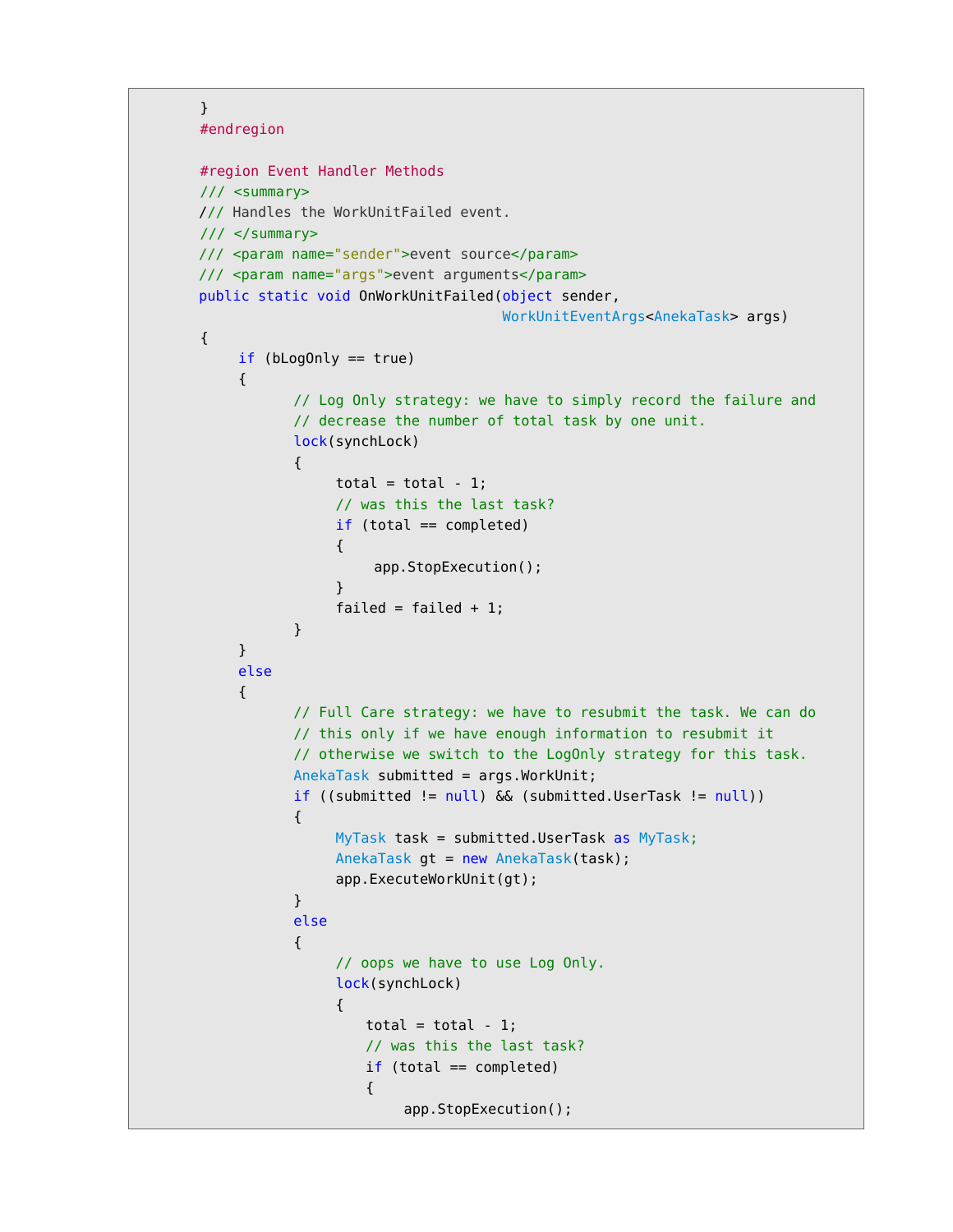```
 }
                         failed = failed + 1;
                      }
                }
         }
     }
     /// <summary>
     /// Handles the WorkUnitFinished event.
     /// </summary>
     /// <param name="sender">event source</param>
     /// <param name="args">event arguments</param>
     public static void OnWorkUnitFinished (object sender,
                                            WorkUnitEventArgs<AnekaTask> args)
     {
         // unwrap the task data
         MyTask task = args.WorkUnit.UserTask as MyTask;
         lock(synchLock) 
         {
               // collect the result
               samples[task.X] = task.Result;
               // increment the counter
              completed = completed + 1; // was this the last?
               if (total == completed) 
               {
                   app.StopExecution();
               }
         }
    }
    /// <summary>
    /// Handles the ApplicationFinished event.
    /// </summary>
    /// <param name="sender">event source</param>
    /// <param name="args">event arguments</param>
    public static void OnApplicationFinished(object sender, 
                                                ApplicationEventArgs args) 
    {
         // display results
         ShowResults();
         // release the semaphore
         // in this way the main thread can terminate
         semaphore.Set();
    }
   #endregion
 }
```
Listing 12 - Task creation and submission.

}

We can notice that example uses an *AutoReset* event object to make the main